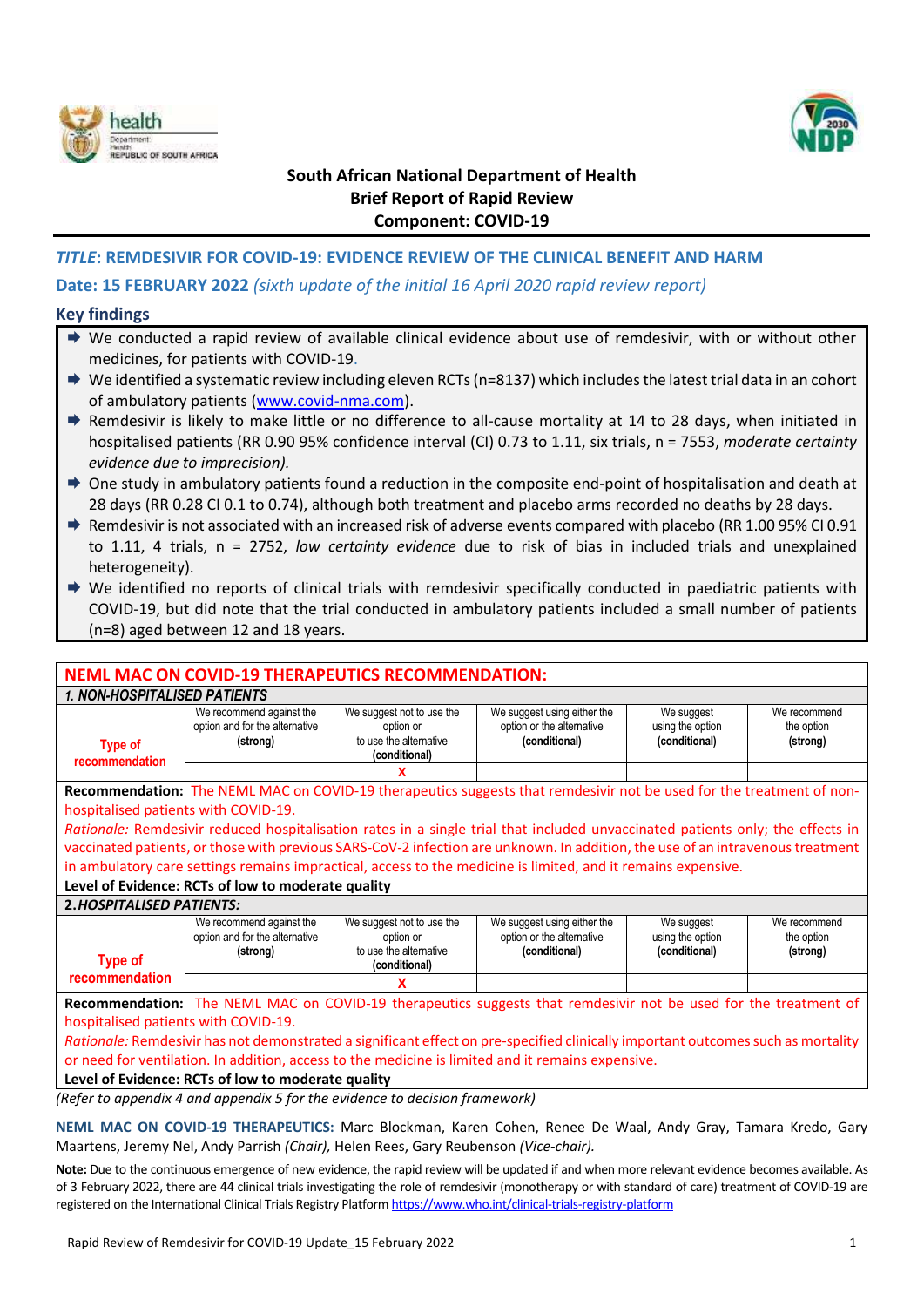#### **PROSPERO registration:** CRD42021286710

#### **BACKGROUND**

SARS-CoV-2, like other coronaviruses, is an enveloped positive-stranded RNA virus. Remdesivir is an inhibitor of the SARS-CoV-2 RNA-dependent RNA polymerase (RdRp), which is essential for viral replication. Remdesivir has broadspectrum activity against members of several virus families, including filoviruses (e.g., Ebola) and coronaviruses (e.g., SARS-CoV and Middle East respiratory syndrome coronavirus [MERS-CoV]) and has shown prophylactic and therapeutic efficacy in nonclinical models of these coronaviruses.<sup>1,2,3</sup> Remdesivir has also demonstrated activity against SARS-CoV-2 in vitro.<sup>2</sup> The medicine has been granted regulatory approval for remdesivir as treatment for COVID-19 in a number of countries, including South Africa (SAHPRA registration number: 55/20.2.8/0458), and is recommended for treatment in a number of international protocols. 4

**RESEARCH QUESTION:** Should remdesivir be used to treat hospitalised or non-hospitalised patients with confirmed COVID-19?

## **METHODS**

We searched the Cochrane COVID-19 trials database and the Cochrane Library electronic databases on 25 January 2022 for RCTs and systematic reviews. PubMed was also searched for systematic reviews published since June 2021. Details of each search are provided in Appendix 1.

Additionally the living systematic review of RCTs on [www.covid-nma.com](http://www.covid-nma.com/) was reviewed and results included.

## **Eligibility criteria for review**

*Population:* Patients with confirmed SARS-CoV-2 infection; no restriction to age or co-morbidity.

*Intervention:* Remdesivir, either alone or in combination with other medicines. No restriction on dose, frequency, or timing with respect to onset of symptoms/severity of disease.

*Comparators*: Standard of care or placebo.

*Outcomes:* Mortality; progression to hospitalisation; duration of hospitalisation; progression to requiring oxygen; progression to ICU admission; progression to mechanical ventilation; duration of ICU stay; clinical improvement on an ordinal scale at chosen time points; and time to clinical improvement; adverse reactions and adverse events.

*Study design:* Systematic reviews of randomised controlled trials; individual randomised controlled trials.

## **RESULTS**

Table 1 summarises the main characteristics and outcomes of the included studies.

From the Cochrane trials database, 62 references were identified. Of these, 27 were not trial results, whereas a further 17 references were not studies involving remdesivir. Eighteen references were evaluated, and a further 7 were excluded (2 were abstracts only, one was not an RCT, another was only a protocol, 1 was not a remdesivir trial, 1 was not placebo-controlled, and 1 was a pre-print of a publication which was included in full and another did not report on the outcomes of interest).

Thus eleven publications of RCTs were reviewed in full. Four newly identified individual RCTs publications were included since the previous rapid review update (December 2020). 5-8

In addition, a single systematic review of remdesivir was identified in the COVID-NMA database. The updated Cochrane-supported living review<sup>9</sup> comparing remdesivir against placebo, included 9 trials, all of which have been considered individually in this review. This analysis has now also separated out into remdesivir versus standard of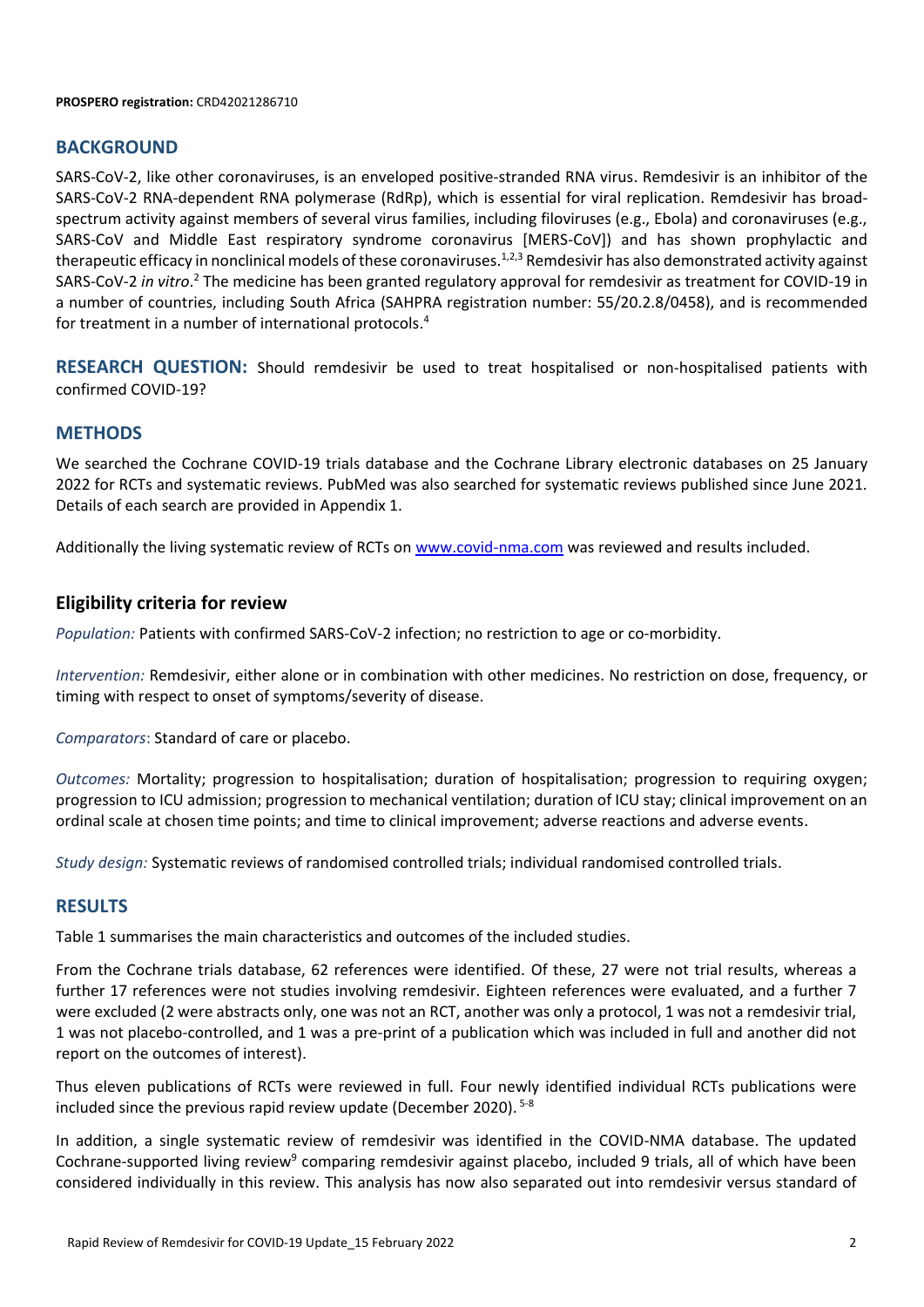care (any duration), in non-hospitalised and hospitalised patients, and remdesivir 10 days' versus remdesivir 5 days' treatment in hospitalised patients.

One of the studies excluded from this review (as patients in both arms received remdesivir), was a double-blind, randomised, placebo-controlled trial comparing baricitinib plus remdesivir compared to remdesivir alone in hospitalised adults (≥18 years) with Covid-19 (ACTT-2).<sup>10</sup> Patients who received combination treatment with baricitinib plus remdesivir recovered a median of 1 day faster than patients who received remdesivir and placebo (median, 7 days vs. 8 days; rate ratio for recovery, 1.16; 95% confidence interval [CI], 1.01 to 1.32; P = 0.03 by log-rank test stratified according to actual baseline severity).

Baricitinib, in combination with remdesivir, was initially given FDA emergency use authorisation for hospitalised adults and children aged ≥2 years with COVID-19 who require supplemental oxygen, invasive mechanical ventilation, or ECMO. However, advice for use in children appears to have been extrapolated from studies in adults, as data regarding remdesivir (and baricitinib) use in children with COVID-19 are extremely limited.

## **NON-HOSPITALISED PATIENTS**

Remdesivir 3 days compared to standard of care/placebo for mild disease in patients at risk of disease progression (One study, n= 562). 8

## *All-cause mortality at day 14 to day 28*

There were no deaths in the treatment or placebo group at 28 days

## *Progression to hospitalisation*

- Measured as a composite endpoint: COVID-19–related hospitalisation or death from any cause by day 28:
- Remdesivir 2 (0.7%); Placebo 15 (5.3%); Hazard ratio 0.13 (95% CI 0.03 to 0.59)
- As there were no deaths in the two groups, the results are based on hospitalisation events only

## *Duration of hospitalisation*

Not reported

#### *Proportion with negative SARS-CoV-2 PCR on nasopharyngeal swab*

Not reported

#### *Time to negative SARS-CoV2 PCR on nasopharyngeal swab*

Not reported

#### *Progression to ICU admission*

Not reported

#### *Progression to mechanical ventilation*

Not reported

#### *Duration of ICU stay*

Not reported

## *Adverse reactions and adverse events*

Remdesivir 42.3%; Placebo: 46.3% (RR = 0.9 CI 0.75 to 1.09)

#### **HOSPITALISED PATIENTS**

The COVID-NMA living review<sup>9</sup> pooled data from six trials<sup>5,12,13,15,16,17</sup> (n=7553) conducted in hospitalised patients, comparing either 5 or 10 days' treatment with remdesivir to standard of care/placebo.

#### *All-cause mortality at day 14 to day 28*

 **Remdesivir 10 and 5 days compared to standard of care/placebo for mild/moderate/severe/critical COVID-19 (six studies):** 

The included studies showed no statistically significant impact: Hazard ratio 0.91 (95% CI 0.74 to 1.11). Six RCTs, 7553 patients.

#### **Remdesivir 5 days compared to 10 days moderate/severe/critical COVID-19 (two studies)**

Rapid Review of Remdesivir for COVID-19 Update 15 February 2022 3 3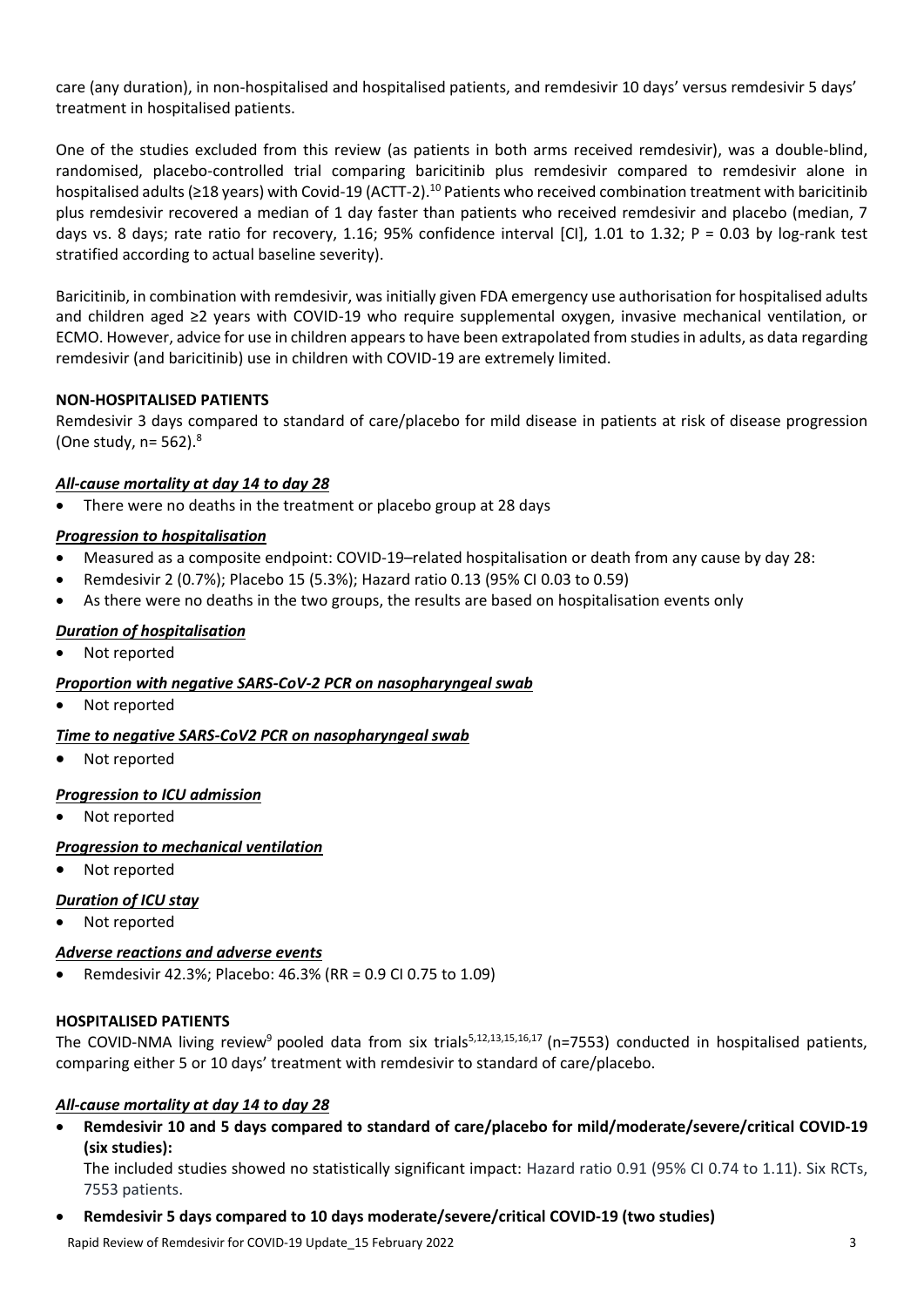The included studies showed no significant difference: RR 1.16 (95% CI 0.71 to 1.87). Two RCTs,<sup>13,14</sup> 798 patients.

## *Time to negative SARS-CoV2 PCR on nasopharyngeal swab*

- **Remdesivir 10 days compared to standard of care/placebo for mild/moderate/severe/critical COVID-19** 2 trials,7,16 1094 patients. Hazard ratio 1.04 (95% confidence interval 0.83 to 1.31)
- **Remdesivir 5 days compared to 10 days moderate/severe/critical COVID-19** Not reported.

#### *Progression to ICU admission*

- **Remdesivir 10 days compared to standard of care/placebo for mild/moderate/severe/critical COVID-19** Not reported.
- **Remdesivir 5 days compared to 10 days moderate/severe/critical COVID-19** Not reported.

#### *Progression to mechanical ventilation*

- **Remdesivir 10 days compared to standard of care/placebo for mild/moderate/severe/critical COVID-19** In the Solidarity Trial, $^{12}$  remdesivir did not reduce initiation of ventilation in those not already ventilated at randomisation (295/2743 versus 284/2708 for remdesivir versus control respectively).
- **Remdesivir 5 days compared to 10 days moderate/severe/critical COVID-19** Not reported.

#### *WHO Progression score level 7 or above*

The COVID-NMA living review<sup>9</sup> did not report on need for mechanical ventilation specifically, but did report the composite outcome of mechanical ventilation, additional organ support, or death (WHO Progression score level 7 or above) at Day 28.

- **Remdesivir 10 days compared to standard of care/placebo for mild/moderate/severe/critical COVID-19** Based on 5 RCTs<sup>5,7,13,15,16</sup> and 2834 participants, the rate was lower in the remdesivir group (135 per 1000) versus 180 per 1000 in standard of care (RR 0.75; 95% CI 0.62 to 0.89).
- **Remdesivir 5 days compared to 10 days Moderate/Severe/Critical COVID-19** RR 1.72 (95% CI 1.17 to 2.52), based on 2 RCTs<sup>13,14</sup> and 798 patients. 146 per 1000 patients in the 5-day group and 85 per 1000 patients in the 10-day group.

#### *Duration of ICU stay*

- **Remdesivir 10 days compared to standard of care/placebo for mild/moderate/severe/critical COVID-19** Not reported.
- **Remdesivir 5 days compared to 10 days moderate/severe/critical COVID-19** Not reported

#### *Adverse reactions and adverse events*

- **Remdesivir 10 days compared to standard of care/placebo for mild/moderate/severe/critical COVID-19** RR 1.00 (95% CI 0.91 to 1.11). Four RCTs, 7,13,15,16 2752 patients
- **Remdesivir 5 days compared to 10 days for mild/moderate/severe/critical COVID-19** RR 1.27 (95% CI 1.11 to 1.44), two RCTs, <sup>13,14</sup> 798 patients.

## *Duration of hospitalisation*

- **Remdesivir 10 days compared to standard of care/placebo for mild/moderate/severe/critical COVID-19** Wang et al<sup>7</sup> reported median duration of stay of 25 days (IQR 16 to 38) in the remdesivir group, and 24 (IQR 18 to 36) in the placebo group, but reported no significant difference in length of hospital stay. Spinner et al<sup>13</sup> did not quantify this endpoint but stated that there were no significant differences between the remdesivir and standard of care groups. Beigel et al<sup>15,</sup> and Pan et al<sup>12</sup> did not report.
- **Remdesivir 5 days compared to 10 days Moderate/Severe/Critical COVID-19** Not reported.

#### *Proportion with negative SARS-CoV-2 PCR on nasopharyngeal swab*

#### **Hospitalised patients**

**Remdesivir 10 days compared to standard of care/placebo for mild/moderate/severe/critical COVID-19**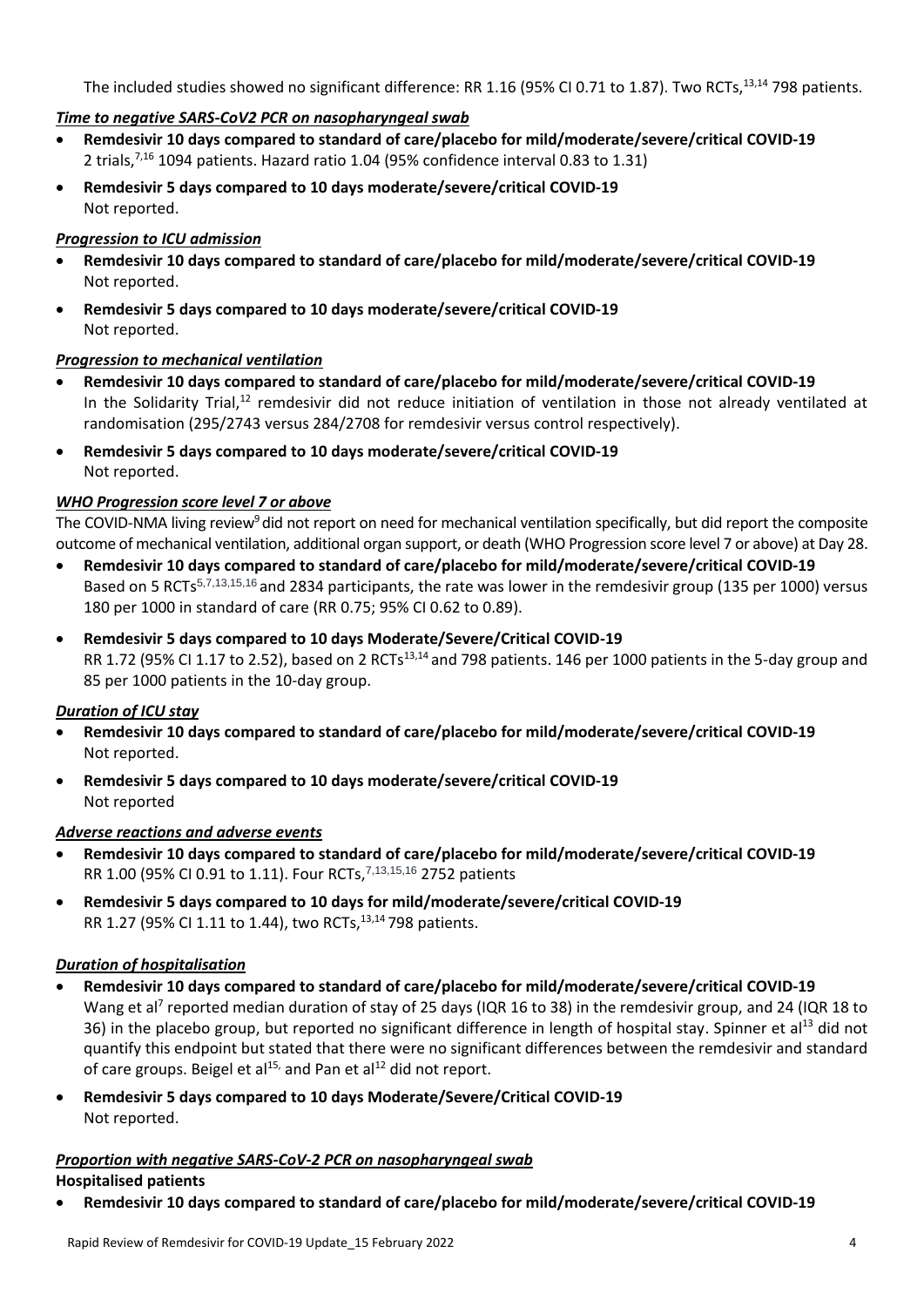This was only reported in two<sup>7,16</sup> of the included RCTs as incidence of viral negative conversion by day 7: 219 per 1.000 for the standard care group and 215 per 1.000 in the remdesivir group (RR 1.02, 95% CI (0.83 to 1.25)).

 **Remdesivir 5 days compared to 10 days moderate/severe/critical COVID-19** Not reported.

# **CONCLUSION**

Our rapid review included a high quality, up-to-date systematic review with five included trials. Remdesivir has not demonstrated a statistically significant effect on mortality or other clinically important benefits or harms in hospitalised patients. The relative balance of benefits to cost, feasibility and equity underpin the decision not to suggest remdesivir use in the South African public sector context for hospitalised or non-hospitalised patients. Thus far, only one RCT has investigated remdesivir in high-risk outpatients. Remdesivir reduced the risk of hospitalisation, but as there were no deaths in either arm, the trial did not demonstrate an effect on mortality.

**Reviewers:** Shelley McGee (Ophthalmological Society of South Africa), Renee De Waal (Centre for Infectious Disease Epidemiology and Research, University of Cape Town).

**Declaration of interests:** SM is employed by the Ophthalmological Society of South Africa (OSSA) that is sponsored by various pharmaceutical and device companies for CPD activities, exhibition at conferences and advertising in SAOJ; RdW has no interests to declare.

**Acknowledgements:** Trudy Leong from the National Department of Health, Essential Drugs Programme supported the review.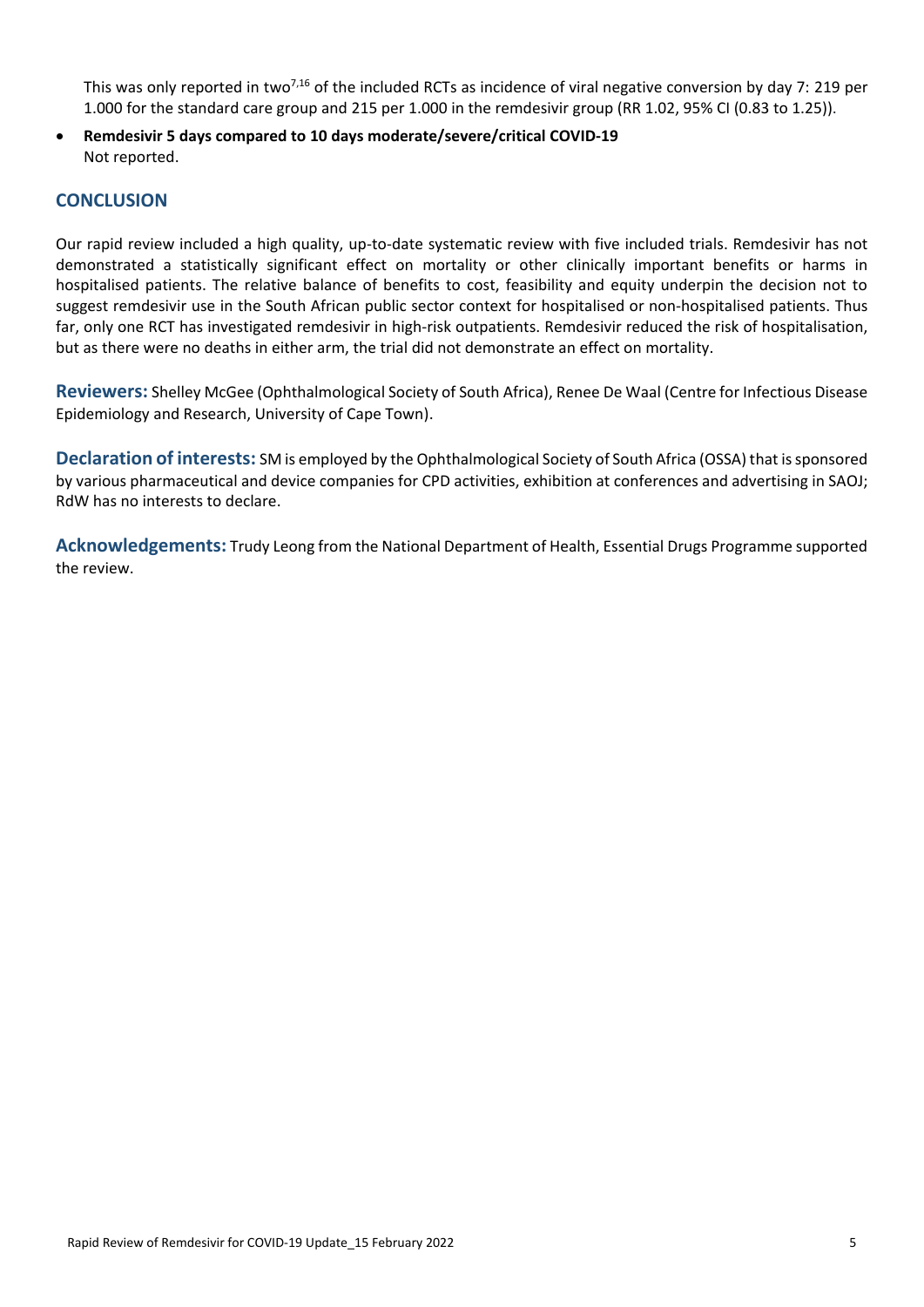## **Table 1. Characteristics of included studies**

| <b>CITATION</b>                                                                                                                                                                                                                                       | <b>STUDY DESIGN</b>                                        | <b>POPULATION (N)</b>                                                                                                                                                                                                                                                                                                                                                                                                                                                                                                                                                                                                                           | <b>TREATMENT</b>                                                                                                                                                                                                          | <b>MAIN FINDINGS</b>                                                                                                                                                                                                                                                                                                                                                                                                                                                                                                                                                                                                                                                                                                                                                                                                                                                              |
|-------------------------------------------------------------------------------------------------------------------------------------------------------------------------------------------------------------------------------------------------------|------------------------------------------------------------|-------------------------------------------------------------------------------------------------------------------------------------------------------------------------------------------------------------------------------------------------------------------------------------------------------------------------------------------------------------------------------------------------------------------------------------------------------------------------------------------------------------------------------------------------------------------------------------------------------------------------------------------------|---------------------------------------------------------------------------------------------------------------------------------------------------------------------------------------------------------------------------|-----------------------------------------------------------------------------------------------------------------------------------------------------------------------------------------------------------------------------------------------------------------------------------------------------------------------------------------------------------------------------------------------------------------------------------------------------------------------------------------------------------------------------------------------------------------------------------------------------------------------------------------------------------------------------------------------------------------------------------------------------------------------------------------------------------------------------------------------------------------------------------|
| Remdesivir versus standard of care/ Placebo                                                                                                                                                                                                           |                                                            |                                                                                                                                                                                                                                                                                                                                                                                                                                                                                                                                                                                                                                                 |                                                                                                                                                                                                                           |                                                                                                                                                                                                                                                                                                                                                                                                                                                                                                                                                                                                                                                                                                                                                                                                                                                                                   |
| • Non-hospitalised patients                                                                                                                                                                                                                           |                                                            |                                                                                                                                                                                                                                                                                                                                                                                                                                                                                                                                                                                                                                                 |                                                                                                                                                                                                                           |                                                                                                                                                                                                                                                                                                                                                                                                                                                                                                                                                                                                                                                                                                                                                                                                                                                                                   |
| Gottlieb et al 2022[8]<br>Early Remdesivir to Prevent<br>Progression to Severe Covid-19<br>in Outpatients<br>https://www.nejm.org/doi/10.1<br>056/NEJMoa2116846?url ver=Z<br>39.88-<br>2003𝔯_id=ori:rid:crossref.org<br>𝔯 dat=cr pub%20%200pubm<br>ed | Randomized, double-<br>blind, placebo-<br>controlled trial | Non-hospitalized unvaccinated<br>patients (12 years and older) with<br>Covid-19<br>Symptom onset within the<br>previous 7 days AND<br>and who had at least one risk<br>factor for disease progression<br>(age ≥60 years, obesity, or certain<br>coexisting medical conditions)<br>Risk factors included<br>hypertension, cardiovascular or<br>cerebrovascular disease, diabetes<br>mellitus, obesity (a body-mass<br>index [BMI of ≥30), immune<br>compromise, chronic mild or<br>moderate kidney disease, chronic<br>liver disease, chronic lung<br>disease, current cancer, or sickle<br>cell disease.<br>Remdesivir = 279<br>$Placebo = 283$ | Intravenous remdesivir (200 mg on day 1 and<br>100 mg on days 2 and 3)<br>OR<br>Placebo                                                                                                                                   | Primary efficacy end point<br>Composite endpoint Covid-19-related hospitalization or<br>death from any cause by day 28:<br>Remdesivir 2 (0.7%); Placebo 15 (5.3%) Placebo<br>Hazard ratio 0.13 (0.03 to 0.59)<br>$P = 0.008$<br>By day 28 there were no deaths in either study group.<br>Primary safety end point - any adverse event.<br>Adverse events occurred in 42.3% of the patients in the<br>remdesivir group and in 46.3% of those in the placebo<br>group.<br>Fewer patients in the remdesivir group than in the placebo<br>group had serious adverse events (5 of 279 patients [1.8%]<br>vs. 19 of 283 patients [6.7%]).<br>Secondary efficacy end points<br>Composite of Covid-19-related medically attended visits or<br>death from any cause by days 14 and 28,<br>Day 28<br>Remdesivir 4 (1.6%); Placebo 21 (8.3%); Hazard Ratio 0.19<br>$(0.07 \text{ to } 0.56)$ |
|                                                                                                                                                                                                                                                       |                                                            |                                                                                                                                                                                                                                                                                                                                                                                                                                                                                                                                                                                                                                                 |                                                                                                                                                                                                                           | The primary efficacy end point was initially a composite of<br>hospitalization for any cause or death from any cause by day<br>14 and was modified on January 14, 2021, in response to<br>comments from the Food and Drug Administration; trial<br>blinding was maintained.                                                                                                                                                                                                                                                                                                                                                                                                                                                                                                                                                                                                       |
| • Hospitalised Patients                                                                                                                                                                                                                               |                                                            |                                                                                                                                                                                                                                                                                                                                                                                                                                                                                                                                                                                                                                                 |                                                                                                                                                                                                                           |                                                                                                                                                                                                                                                                                                                                                                                                                                                                                                                                                                                                                                                                                                                                                                                                                                                                                   |
| Ader et al 2021[7]<br>Remdesivir plus standard of care<br>versus standard of care<br>alone for the treatment of<br>patients admitted to hospital<br>with COVID-19 (DisCoVeRy): a<br>phase 3, randomised,<br>controlled, open-label trial              | Randomised controlled<br>trial, Phase 3 open-label         | Adult patients (≥18 years)<br>admitted to hospital with<br>laboratory confirmed SARS-CoV-<br>2, and clinical evidence of<br>hypoxaemic pneumonia or<br>requiring oxygen<br>supplementation.                                                                                                                                                                                                                                                                                                                                                                                                                                                     | Participants were randomly assigned<br>(1:1:1:1:1) to receive standard of care alone<br>or in combination with remdesivir, lopinavir-<br>ritonavir, lopinavir-ritonavir and interferon<br>beta-1a, or hydroxychloroquine. | Primary outcome was clinical status at day 15 measured by<br>the WHO seven-point ordinal scale, assessed in the<br>intention-to-treat population.<br>There was no significant difference in the distribution of the<br>seven-point ordinal scale at day 15 between the remdesivir<br>and control groups. No significant<br>difference was observed between the remdesivir and<br>control groups in subgroup analyses according to age, sex,<br>duration of symptoms before random assignment, disease<br>severity, or country of randomisation.                                                                                                                                                                                                                                                                                                                                   |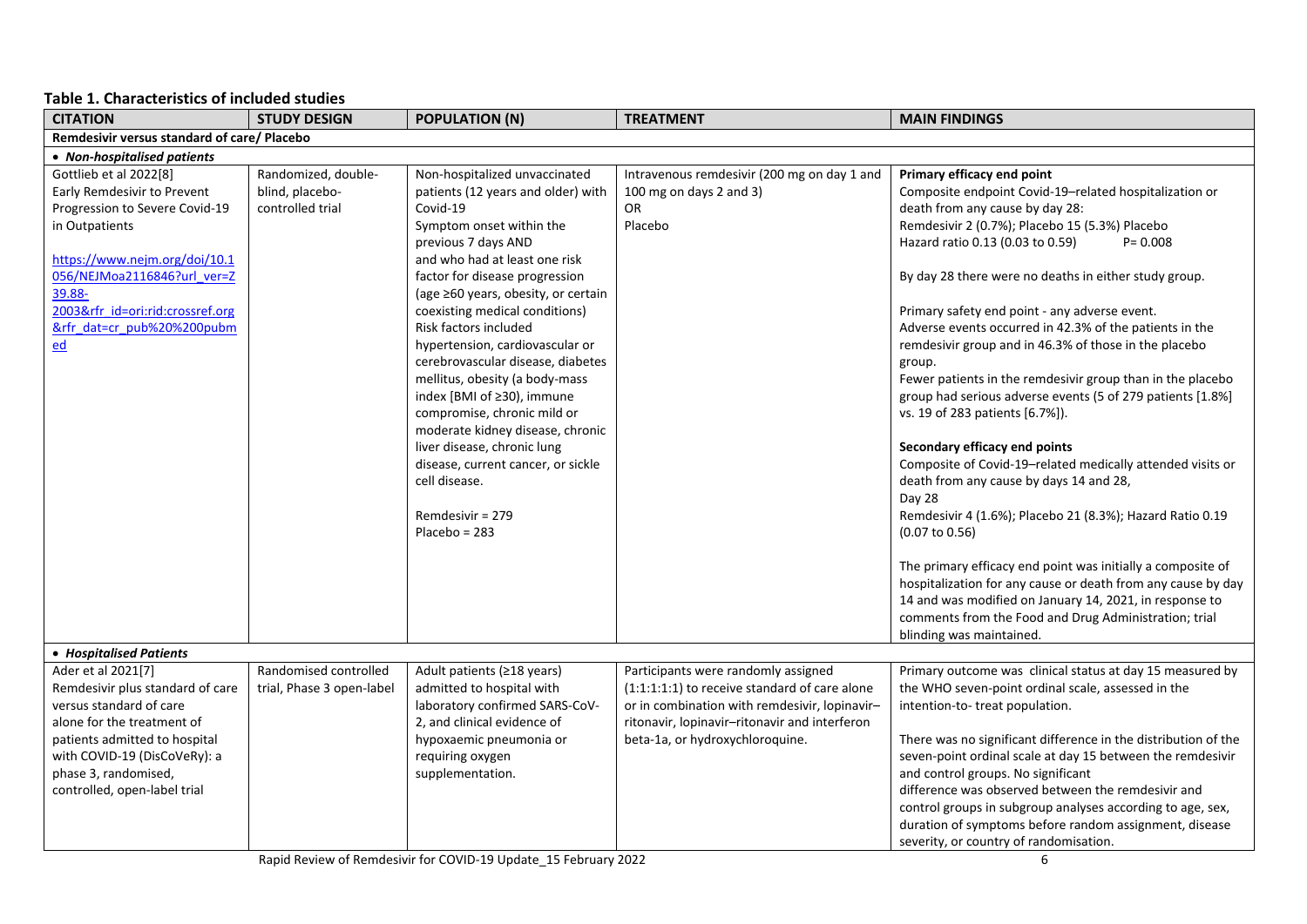| <b>CITATION</b>                            | <b>STUDY DESIGN</b>        | <b>POPULATION (N)</b>             | <b>TREATMENT</b>                                | <b>MAIN FINDINGS</b>                                          |
|--------------------------------------------|----------------------------|-----------------------------------|-------------------------------------------------|---------------------------------------------------------------|
| Mahajan et al 2021[5]                      | Prospective RCT            | Hospitalised patients between 18  | 200 mg IV remdesivir on D1 and then 100mg       | The clinical status was assessed from day 12 to day 24 on a   |
| Clinical outcomes of using                 |                            | and 60 years age group and had    | IV on D2-10.                                    | 6-point ordinal scale.                                        |
| remdesivir in patients with                |                            | SARS-CoV-2 infection confirmed    | Versus                                          |                                                               |
| moderate to severe COVID-19: A             |                            | by polymerase-chain-reaction      | Standard of care                                |                                                               |
| prospective randomised study               |                            | assay within the last 4 days.     |                                                 |                                                               |
| Pan H et al 2020[12]                       | Randomised controlled      | Adults ≥18 years recently         | • Local standard of care alone,                 | Mortality:                                                    |
| Repurposed antiviral drugs for             | trial, phase 3, open-label | hospitalised, or already in       | OR local standard of care plus one of           | Remdesivir vs its control (pre-planned analysis) RR=0.95      |
| COVID-19-interim WHO                       |                            | hospital, with definite COVID19 ( | • Remdesivir (daily infusion for 10 days)       | (95% CI 0.81-1.11; P=0.50),                                   |
| <b>SOLIDARITY trial results</b>            |                            | mild to severe)                   | • Chloroquine or hydroxychloroquine (two        | At 28 Days, mortality was 12.7% in the control group versus   |
| <b>Repurposed Antiviral Drugs for</b>      |                            | n=2743 remdesivir                 | oral loading doses, then orally twice daily for | 12.5% in the Remdesivir group                                 |
| Covid-19 - Interim WHO                     |                            | n=2708 controls                   | $10$ days)                                      |                                                               |
| <b>Solidarity Trial Results (nejm.org)</b> |                            |                                   | • Lopinavir with Ritonavir (orally twice daily  | Initiation of ventilation and time to discharge:              |
|                                            |                            |                                   | for $14$ days)                                  | Remdesivir did not reduce initiation of ventilation in those  |
|                                            |                            |                                   | • Lopinavir with Ritonavir (ditto) plus         | not already ventilated at randomisation (295/2743 versus      |
|                                            |                            |                                   | Interferon (daily injection for 6 days).        | 284/2708 for remdesivir versus control respectively).         |
|                                            |                            |                                   |                                                 |                                                               |
|                                            |                            |                                   |                                                 | Time to discharge was not appreciably changed in the          |
|                                            |                            |                                   |                                                 | remdesivir group versus the control group.                    |
| Spinner et al 2020 [13]                    | Randomised controlled      | Hospitalised patients ≥12 years.  | Remdesivir IV 200 mg on Day 1, followed by      | Original primary endpoint was hospital discharge by Day 14.   |
| <b>Effect of Remdesivir vs Standard</b>    | trial, phase 3, open-label | Oxygen saturation on room air     | 100 mg daily. Patients could be discharged      | This was amended during the study to distribution of clinical |
| Care on Clinical Status at 11 Days         |                            | $>94\%$ .                         | before completing the course.                   | status (on a 7-point ordinal scale from death to hospital     |
| in Patients With Moderate                  |                            |                                   |                                                 | discharge) by Day 11.                                         |
| COVID-19 (9)                               |                            | US, Europe, Asia (105 hospitals)  | A minority of patients received concomitant     |                                                               |
| A Randomized Clinical Trial                |                            |                                   | medications that included steroids,             | All-cause mortality (by Day 28):                              |
| https://jamanetwork.com/journ              |                            | n=197: 10-day course              | hydroxychloroquine/chloroquine,                 | 10-day group: 2% (95% CI 0.0 to 3.6, p=0.72 versus SoC);      |
| als/jama/fullarticle/2769871               |                            | n=199: 5-day course               | lopinavir/ritonavir, tocilizumab, and           | 5-day group: 1% (95% CI 0.0 to 2.6, p=0.43 versus SoC);       |
|                                            |                            | n=200: standard of care (SoC)     | azithromycin.                                   | SoC group: 2% (95% CI 0.1 to 4.1)                             |
|                                            |                            |                                   | Steroid use was:                                | Duration of hospitalisation:                                  |
|                                            |                            |                                   | 10-day group: 29/193(15%)                       | Not reported, but authors state that there were no            |
|                                            |                            |                                   | 5-day group: 33/191 (17%)                       | significant differences between remdesivir and SoC            |
|                                            |                            |                                   | SoC: 38/200 (19%)                               |                                                               |
|                                            |                            |                                   |                                                 | Duration of ICU admission or ventilation:                     |
|                                            |                            |                                   |                                                 | Not reported, but very few patients progressed to invasive    |
|                                            |                            |                                   |                                                 | ventilation.                                                  |
|                                            |                            |                                   |                                                 |                                                               |
|                                            |                            |                                   |                                                 | Adverse reactions:                                            |
|                                            |                            |                                   |                                                 | 10-day group: 59% (12% more than Soc, 95% CI 1.6 to 21.8,     |
|                                            |                            |                                   |                                                 | $p=0.02$ );                                                   |
|                                            |                            |                                   |                                                 | 5-day group: 51% (4.8% more than Soc, 95% CI-5.2 to 14.7,     |
|                                            |                            |                                   |                                                 | $p=0.36$ ;                                                    |
|                                            |                            |                                   |                                                 | SoC: 47%.                                                     |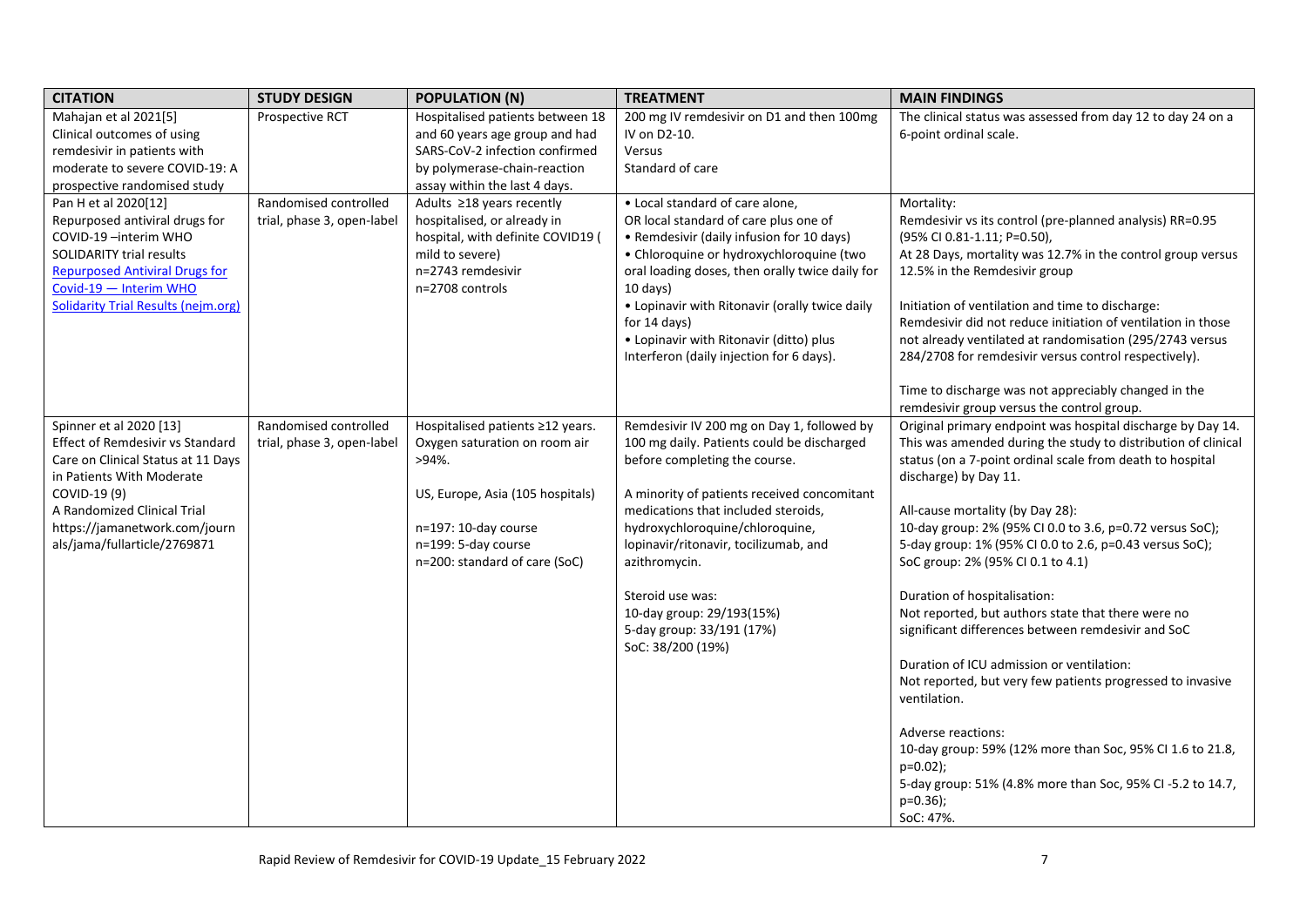| <b>CITATION</b>                                                                                                                                                                                                                                                                                                                                                                          | <b>STUDY DESIGN</b>                                                                                              | <b>POPULATION (N)</b>                                                                                                                                                                                                                                                                                                                                 | <b>TREATMENT</b>                                                                                                                                                                                                                                                                                                                                                                                                                                                                                                                                                                                                     | <b>MAIN FINDINGS</b>                                                                                                                                                                                                                                                                                                                                                                                                                                                                                                                                                       |
|------------------------------------------------------------------------------------------------------------------------------------------------------------------------------------------------------------------------------------------------------------------------------------------------------------------------------------------------------------------------------------------|------------------------------------------------------------------------------------------------------------------|-------------------------------------------------------------------------------------------------------------------------------------------------------------------------------------------------------------------------------------------------------------------------------------------------------------------------------------------------------|----------------------------------------------------------------------------------------------------------------------------------------------------------------------------------------------------------------------------------------------------------------------------------------------------------------------------------------------------------------------------------------------------------------------------------------------------------------------------------------------------------------------------------------------------------------------------------------------------------------------|----------------------------------------------------------------------------------------------------------------------------------------------------------------------------------------------------------------------------------------------------------------------------------------------------------------------------------------------------------------------------------------------------------------------------------------------------------------------------------------------------------------------------------------------------------------------------|
|                                                                                                                                                                                                                                                                                                                                                                                          |                                                                                                                  |                                                                                                                                                                                                                                                                                                                                                       |                                                                                                                                                                                                                                                                                                                                                                                                                                                                                                                                                                                                                      | Most common AEs: nausea, diarrhoea, headache,                                                                                                                                                                                                                                                                                                                                                                                                                                                                                                                              |
|                                                                                                                                                                                                                                                                                                                                                                                          |                                                                                                                  |                                                                                                                                                                                                                                                                                                                                                       |                                                                                                                                                                                                                                                                                                                                                                                                                                                                                                                                                                                                                      | hypokalaemia.                                                                                                                                                                                                                                                                                                                                                                                                                                                                                                                                                              |
| Goldman et al 2020[14]<br>Remdesivir for 5 or 10 Days in<br>Patients with Severe Covid-19(4)<br>https://www.nejm.org/doi/full/1<br>0.1056/NEJMoa2015301?url ver<br>$= 239.88 -$<br>2003𝔯_id=ori:rid:crossref.org<br>𝔯 dat=cr pub%20%200pubm<br>ed<br>Beigel et al. 2020[15]<br>Remdesivir for the Treatment of<br>Covid-19 - Final Report                                                | Randomised open label<br>phase 3 trial<br>Double-blind, multi-<br>centre randomized,<br>placebo-controlled trial | Hospitalised patients >12 years of<br>age with confirmed SARS-CoV-2<br>infection; radiographic evidence<br>of pulmonary infiltrates; and<br>oxygen saturation ≤94% or<br>receiving supplemental oxygen.<br>$n = 200$ : 5-day course<br>$n = 197: 10$ -day course<br>Adults hospitalised with Covid-19<br>with lower respiratory tract<br>involvement. | Remdesivir 200 mg on day 1, followed by<br>remdesivir 100 mg once daily for the<br>subsequent 4 or 9 days.<br>Primary outcome: day 14 clinical status on a 7-<br>point ordinal scale<br>IV Remdesivir 200-mg on day 1 followed by<br>100mg on days 2-10 or until discharge/death.                                                                                                                                                                                                                                                                                                                                    | Primary endpoint:<br>Better clinical status (versus SoC):<br>10-day group: not significantly different (p=0.18);<br>5-day group: odds ratio 1.65 (95% CI 1.09 to 2.48)<br>By day 14, a clinical improvement of $\geq$ 2 points occurred in<br>64% of patients in the 5-day group and in 54% in the 10-day<br>group.<br>After adjustment for baseline clinical status, Day 14 clinical<br>status was similar between the two groups ( $P = 0.14$ ).<br>The Kaplan–Meier estimates of mortality were 6.7% with<br>remdesivir and 11.9% with placebo by day 15 and 11.4% with |
| (8) https://www.nejm.org/doi/ful<br>l/10.1056/NEJMoa2007764?url<br>ver=Z39.88-<br>2003𝔯_id=ori:rid:crossref.org<br>𝔯 dat=cr pub%20%200pubm<br>$\underline{\text{ed}}$<br>60 trial sites and 13 subsites in<br>the United States (45 sites),<br>Denmark (8), the United<br>Kingdom (5), Greece (4),<br>Germany (3), Korea (2), Mexico<br>(2), Spain (2), Japan (1), and<br>Singapore (1). |                                                                                                                  | n= 541 remdesivir<br>n= 522 placebo<br>At time of treatment initiation:<br>89% had severe disease.<br>127 did not require oxygen<br>421 required oxygen but no<br>ventilation<br>197 were receiving non-invasive<br>ventilation<br>272 were receiving invasive<br>ventilation                                                                         | Other treatment were allowed if the hospital<br>had included them in a written policy. Other<br>treatment received (if any) wasn't reported.<br>Follow up of 29 days.<br>Primary outcome:<br>Time to recovery, defined by either discharge<br>from the hospital (with or without need for<br>home oxygen) or hospitalisation for<br>infection-control purposes only (i.e.no need<br>for oxygen or treatment).<br>Key secondary outcomes:<br>• Mortality at days 14 and 28<br>• Difference in clinical status defined by 8-<br>category scale at day 15<br>• Grade 3 and 4 adverse events<br>• Serious adverse events | remdesivir and 15.2% with placebo by day 29 (hazard ratio,<br>0.73; 95% CI, 0.52 to 1.03).<br>Serious adverse events were reported in 131 of the 532<br>patients who received remdesivir (24.6%) and in 163 of the<br>516 patients who received placebo (31.6%).                                                                                                                                                                                                                                                                                                           |
| Wang et al (2020)[16]<br>Remdesivir in adults with severe                                                                                                                                                                                                                                                                                                                                | Double-blind, multi-<br>centre randomised,                                                                       | Adults hospitalized with SARS-<br>CoV-2 infection, with an interval                                                                                                                                                                                                                                                                                   | IV Remdesivir 200-mg on day 1 followed by<br>100mg on days 2 -10                                                                                                                                                                                                                                                                                                                                                                                                                                                                                                                                                     | Recruitment was terminated early because of control of the<br>epidemic in Wuhan (the intended sample size was ±450).                                                                                                                                                                                                                                                                                                                                                                                                                                                       |
| COVID-19: a randomised,                                                                                                                                                                                                                                                                                                                                                                  | placebo-controlled trial                                                                                         | from symptom onset to                                                                                                                                                                                                                                                                                                                                 |                                                                                                                                                                                                                                                                                                                                                                                                                                                                                                                                                                                                                      |                                                                                                                                                                                                                                                                                                                                                                                                                                                                                                                                                                            |
| double-blind, placebo-                                                                                                                                                                                                                                                                                                                                                                   |                                                                                                                  | enrolment of ≤12 days, oxygen                                                                                                                                                                                                                                                                                                                         |                                                                                                                                                                                                                                                                                                                                                                                                                                                                                                                                                                                                                      |                                                                                                                                                                                                                                                                                                                                                                                                                                                                                                                                                                            |
| controlled, multicentre trial (7)                                                                                                                                                                                                                                                                                                                                                        |                                                                                                                  | saturation of ≤94% or on room                                                                                                                                                                                                                                                                                                                         |                                                                                                                                                                                                                                                                                                                                                                                                                                                                                                                                                                                                                      |                                                                                                                                                                                                                                                                                                                                                                                                                                                                                                                                                                            |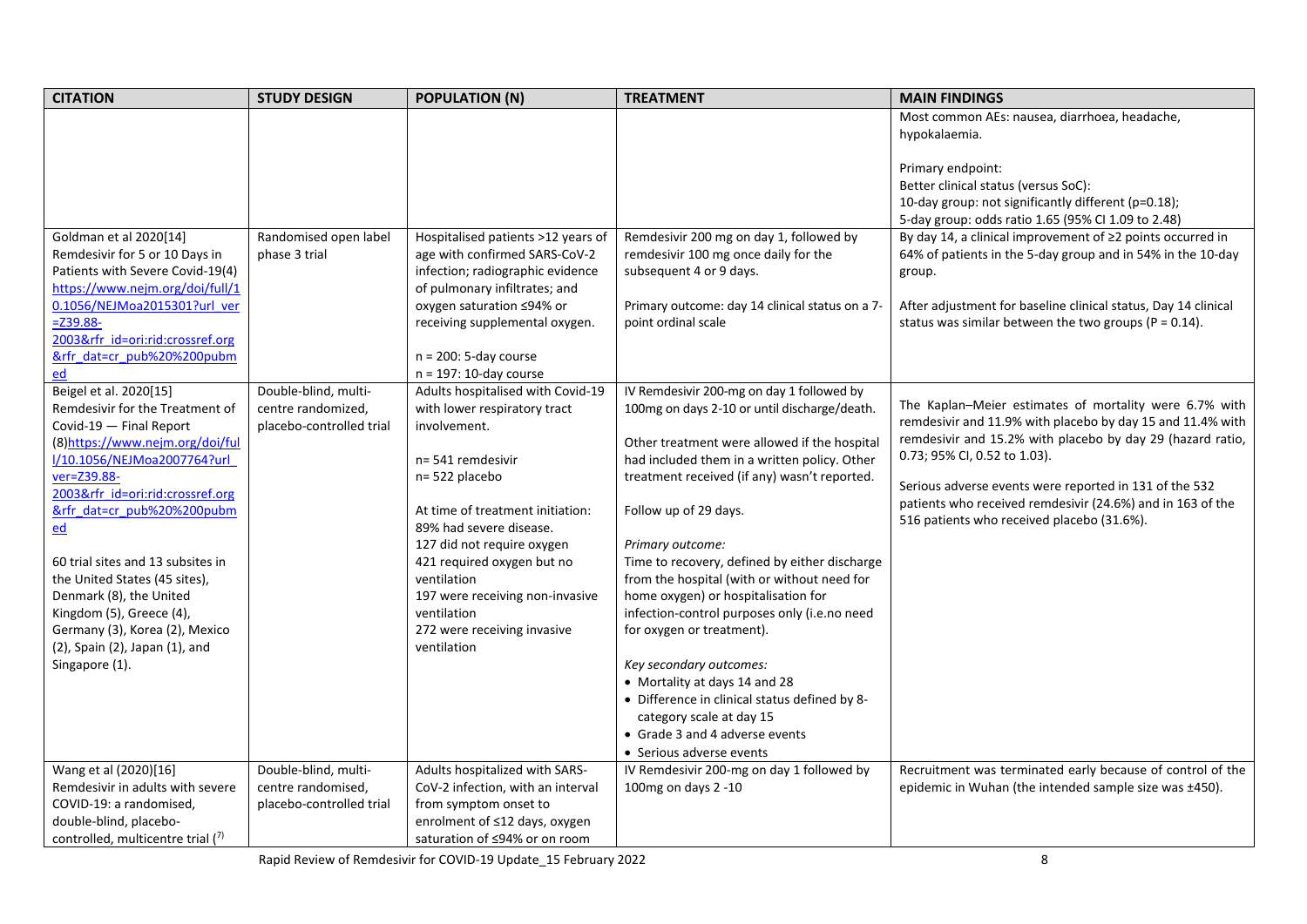| <b>CITATION</b>                                                                                                              | <b>STUDY DESIGN</b>      | <b>POPULATION (N)</b>                                                                                                                                                                                                                                                                                                                       | <b>TREATMENT</b>                                                                                                                                                                                                                                                                                                                                                                                                                                                                                                                                                                                                                                                                                                                                                                                                                                                         | <b>MAIN FINDINGS</b>                                                                                                                                                                                                                                                                                                                                                                                                                                                                                                                                                                                                                                                                                         |
|------------------------------------------------------------------------------------------------------------------------------|--------------------------|---------------------------------------------------------------------------------------------------------------------------------------------------------------------------------------------------------------------------------------------------------------------------------------------------------------------------------------------|--------------------------------------------------------------------------------------------------------------------------------------------------------------------------------------------------------------------------------------------------------------------------------------------------------------------------------------------------------------------------------------------------------------------------------------------------------------------------------------------------------------------------------------------------------------------------------------------------------------------------------------------------------------------------------------------------------------------------------------------------------------------------------------------------------------------------------------------------------------------------|--------------------------------------------------------------------------------------------------------------------------------------------------------------------------------------------------------------------------------------------------------------------------------------------------------------------------------------------------------------------------------------------------------------------------------------------------------------------------------------------------------------------------------------------------------------------------------------------------------------------------------------------------------------------------------------------------------------|
| https://www.thelancet.com/pdf                                                                                                |                          | air or a ratio of arterial oxygen                                                                                                                                                                                                                                                                                                           | Patients were permitted concomitant use of                                                                                                                                                                                                                                                                                                                                                                                                                                                                                                                                                                                                                                                                                                                                                                                                                               | 28-day mortality was similar between the two groups (22 [14%]                                                                                                                                                                                                                                                                                                                                                                                                                                                                                                                                                                                                                                                |
|                                                                                                                              |                          |                                                                                                                                                                                                                                                                                                                                             |                                                                                                                                                                                                                                                                                                                                                                                                                                                                                                                                                                                                                                                                                                                                                                                                                                                                          |                                                                                                                                                                                                                                                                                                                                                                                                                                                                                                                                                                                                                                                                                                              |
|                                                                                                                              |                          |                                                                                                                                                                                                                                                                                                                                             |                                                                                                                                                                                                                                                                                                                                                                                                                                                                                                                                                                                                                                                                                                                                                                                                                                                                          |                                                                                                                                                                                                                                                                                                                                                                                                                                                                                                                                                                                                                                                                                                              |
| s/journals/lancet/PIIS0140-<br>6736(20)31022-9.pdf<br>10 hospitals in China were<br>involved<br>The COVID-NMA initiative [9] | Meta-analysis of four    | partial pressure to fractional<br>inspired oxygen of ≤300 mm Hg<br>Remdesivir group (n=158)<br>Placebo group (n=78)<br>At time of treatment initiation:<br>3 did not require oxygen<br>194 required oxygen but no<br>ventilation<br>37 were receiving non-invasive<br>ventilation<br>1 was receiving invasive<br>ventilation<br>As for RCTs | lopinavir-ritonavir, interferons, and<br>corticosteroids.<br>Primary outcome:<br>The primary endpoint was time to clinical<br>improvement within 28 days.<br>Clinical improvement was defined as a two-<br>point reduction in patients' admission status<br>on a six-point ordinal scale, or discharge<br>from the hospital, whichever came first.<br>Secondary outcomes:<br>Proportions of patients in each category of the<br>six-point scale at day 7, 14, and 28 after<br>randomisation; all-cause mortality at day 28;<br>frequency of invasive mechanical ventilation;<br>duration of oxygen therapy; duration of<br>hospital admission; and proportion of patients<br>with nosocomial infection.<br>Safety outcomes included treatment-emergent<br>adverse events, serious adverse events, and<br>premature discontinuations of study drug.<br><b>Outpatients</b> | died in the remdesivir group vs 10 (13%) in the placebo group;<br>difference 1.1% [95% CI-8.1 to 10.3]).<br>No significant differences were observed between the two<br>groups in terms of length of mechanical ventilation, length of<br>oxygen support, length of hospital stay, days from randomisation<br>to discharge, days from randomisation to death and distribution<br>of six-category scale at day 7, day 14, and day 28.<br>Adverse events were reported in 102 (66%) of 155 remdesivir<br>recipients versus 50 (64%) of 78 placebo recipients.<br>Remdesivir was stopped early due to adverse events in 18 (12%)<br>patients versus 4 (5%) patients who stopped placebo early<br>See Appendix 2 |
| Living review of remdesivir                                                                                                  | studies against standard |                                                                                                                                                                                                                                                                                                                                             | IV Remdesivir 200mg on day 1 followed by                                                                                                                                                                                                                                                                                                                                                                                                                                                                                                                                                                                                                                                                                                                                                                                                                                 |                                                                                                                                                                                                                                                                                                                                                                                                                                                                                                                                                                                                                                                                                                              |
| versus placebo                                                                                                               | of care (Beigel et al    |                                                                                                                                                                                                                                                                                                                                             | 100mg on day 2 and 3                                                                                                                                                                                                                                                                                                                                                                                                                                                                                                                                                                                                                                                                                                                                                                                                                                                     |                                                                                                                                                                                                                                                                                                                                                                                                                                                                                                                                                                                                                                                                                                              |
| https://covid-nma.com/                                                                                                       | 2020, Wang et al 2020    |                                                                                                                                                                                                                                                                                                                                             |                                                                                                                                                                                                                                                                                                                                                                                                                                                                                                                                                                                                                                                                                                                                                                                                                                                                          |                                                                                                                                                                                                                                                                                                                                                                                                                                                                                                                                                                                                                                                                                                              |
|                                                                                                                              | and Spinner et al and    |                                                                                                                                                                                                                                                                                                                                             | <b>Inpatients</b>                                                                                                                                                                                                                                                                                                                                                                                                                                                                                                                                                                                                                                                                                                                                                                                                                                                        |                                                                                                                                                                                                                                                                                                                                                                                                                                                                                                                                                                                                                                                                                                              |
|                                                                                                                              | Pan et al 2020) as well  |                                                                                                                                                                                                                                                                                                                                             | IV Remdesivir 200-mg on day 1 followed by                                                                                                                                                                                                                                                                                                                                                                                                                                                                                                                                                                                                                                                                                                                                                                                                                                |                                                                                                                                                                                                                                                                                                                                                                                                                                                                                                                                                                                                                                                                                                              |
|                                                                                                                              | as meta-analysis of 5    |                                                                                                                                                                                                                                                                                                                                             | 100mg on days 2 -10                                                                                                                                                                                                                                                                                                                                                                                                                                                                                                                                                                                                                                                                                                                                                                                                                                                      |                                                                                                                                                                                                                                                                                                                                                                                                                                                                                                                                                                                                                                                                                                              |
|                                                                                                                              | days versus 10 days of   |                                                                                                                                                                                                                                                                                                                                             |                                                                                                                                                                                                                                                                                                                                                                                                                                                                                                                                                                                                                                                                                                                                                                                                                                                                          |                                                                                                                                                                                                                                                                                                                                                                                                                                                                                                                                                                                                                                                                                                              |
|                                                                                                                              | remdesivir (Goldman et   |                                                                                                                                                                                                                                                                                                                                             | IV Remdesivir on day one followed by 100                                                                                                                                                                                                                                                                                                                                                                                                                                                                                                                                                                                                                                                                                                                                                                                                                                 |                                                                                                                                                                                                                                                                                                                                                                                                                                                                                                                                                                                                                                                                                                              |
|                                                                                                                              | al and Spinner et al)    |                                                                                                                                                                                                                                                                                                                                             | mg on days 2 to 5                                                                                                                                                                                                                                                                                                                                                                                                                                                                                                                                                                                                                                                                                                                                                                                                                                                        |                                                                                                                                                                                                                                                                                                                                                                                                                                                                                                                                                                                                                                                                                                              |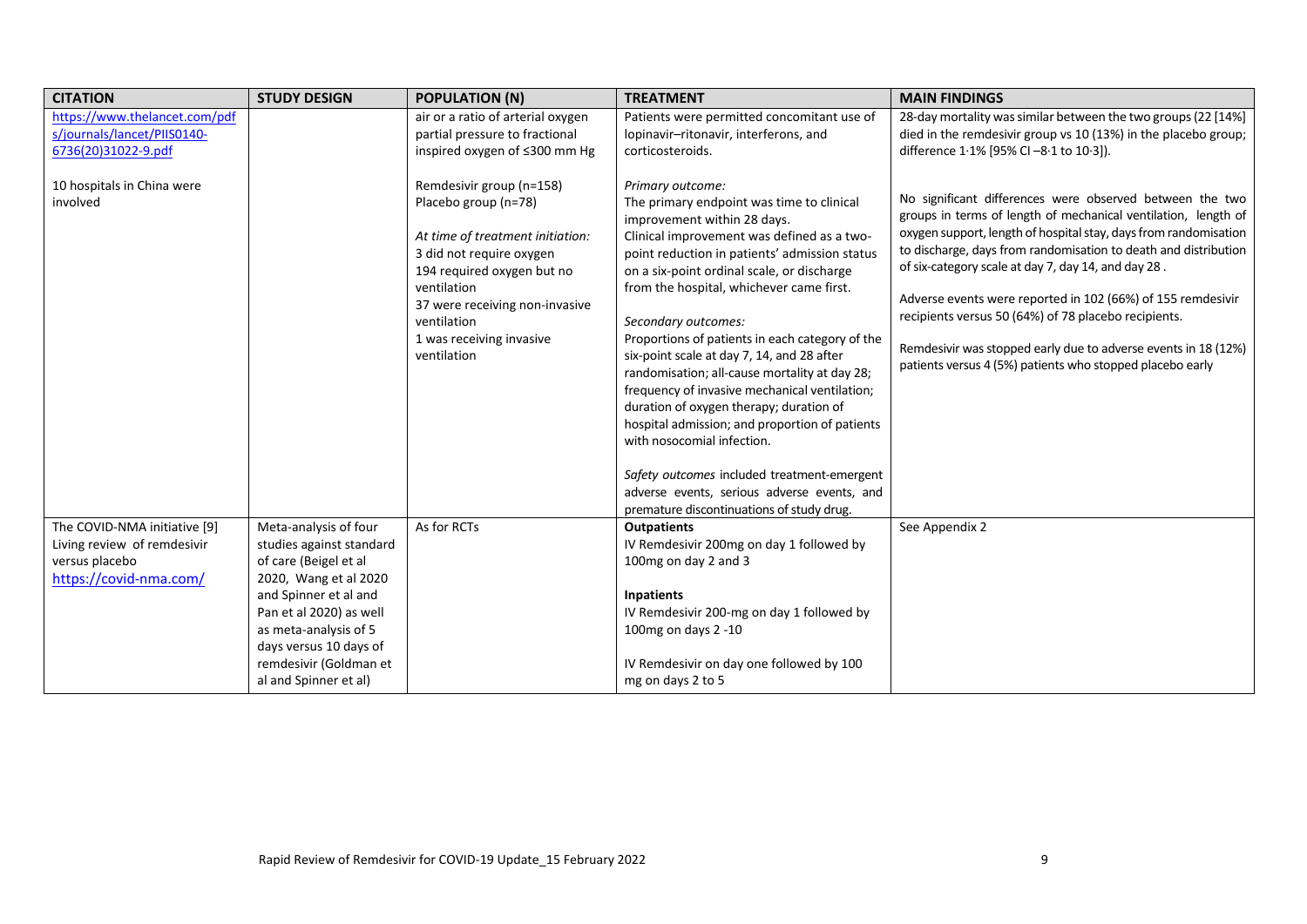# **Table 2. Characteristics of planned and ongoing studies**

| Treatment (per arm)                                                                                                                                                                                                                                                                                             | $\mathsf{n}$ | Severity at enrollment                | Sponsor/Funder                                                                         | Reg. number            | <b>Full text link</b>                                                                           |
|-----------------------------------------------------------------------------------------------------------------------------------------------------------------------------------------------------------------------------------------------------------------------------------------------------------------|--------------|---------------------------------------|----------------------------------------------------------------------------------------|------------------------|-------------------------------------------------------------------------------------------------|
| (1) Hydroxychloroquine vs (2) Remdesivir vs (3) Standard of care                                                                                                                                                                                                                                                | 443          | Moderate/severe/critical              | Oslo University Hospital                                                               | EUCTR2020-000982-18-NO | https://www.clinicaltrialsregister.eu/ctr-<br>search/search?query=eudract_number:2020-000982-18 |
| (1) Hydroxychloroquine vs (2) Remdesivir vs (3) Lopinavir + ritonavir vs<br>(4) Lopinavir + ritonavir + interferon beta 1a vs (5) Standard of care                                                                                                                                                              | 600          | No restriction on type of<br>patients | AZIENDA OSPEDALIERA UNIVERSITARIA<br><b>INTEGRATA VERONA</b>                           | EUCTR2020-001366-11-IT | https://www.clinicaltrialsregister.eu/ctr-<br>search/search?query=eudract_number:2020-001366-11 |
| (1) Interferon beta 1a vs (2) Acalabrutinib vs (3) Remdesivir vs (4)                                                                                                                                                                                                                                            |              |                                       |                                                                                        |                        | https://www.clinicaltrialsregister.eu/ctr-search/trial/2020-                                    |
| Artesunate vs (5) Imatinib vs (6) Infliximab vs (7) Standard of care                                                                                                                                                                                                                                            | 1000         | Moderate/severe/critical              | Vilnius University Hospital Santaros Klinikos                                          | EUCTR2020-001366-11-LT | 001366-11/LT/                                                                                   |
| (1) Remdesivir vs (2) Standard of care                                                                                                                                                                                                                                                                          | 800          | Severe                                | Gesundheit Nord gGmbH                                                                  | EUCTR2020-001549-38-DE | https://www.clinicaltrialsregister.eu/ctr-search/trial/2020-<br>001549-38/DE                    |
| (1) Artesunate vs (2) Imatinib vs (3) Infliximab vs (4) Standard of care                                                                                                                                                                                                                                        | 664          | Moderate/severe/critical              | University of Helsinki / CLUE Working Group                                            | EUCTR2020-001784-88-FI | https://www.clinicaltrialsregister.eu/ctr-<br>search/search?query=eudract_number:2020-001784-88 |
| (1) Hydroxychloroquine vs (2) Remdesivir vs (3) Lopinavir + ritonavir vs<br>(4) Lopinavir + ritonavir + interferon vs (5) Standard of care                                                                                                                                                                      | 3000         | Moderate/severe                       | Iranian Ministry of Health and Medical Education,<br>Deputy of Research and Technology | IRCT20200405046953N1   | http://en.irct.ir/trial/46930                                                                   |
| (1) Chloroquine vs (2) Remdesivir vs (3) Lopinavir + ritonavir vs (4)<br>Lopinavir + ritonavir + interferon beta vs (5) Standard of care                                                                                                                                                                        | 11266        | Moderate/severe/critical              | Multiple funders including the World Health<br>Organization (Switzerland)              | ISRCTN83971151         | http://isrctn.com/ISRCTN83971151                                                                |
| (1) Remdesivir vs (2) Placebo                                                                                                                                                                                                                                                                                   | 100          | Severe                                | Ohmagari Norio                                                                         | JPRN-jRCT2031190264    | https://jrct.niph.go.jp/latest-detail/jRCT2031190264                                            |
| (1) Remdesivir vs (2) Standard of care                                                                                                                                                                                                                                                                          | 1000         | Moderate/severe/critical              | <b>WHO</b>                                                                             | LBCTR2020043495        | http://lbctr.moph.gov.lb/LBCTR/Trials/Details/3498                                              |
| (1) Remdesivir vs (2) Placebo                                                                                                                                                                                                                                                                                   | 308          | Mild                                  | Capital Medical University                                                             | NCT04252664            | https://clinicaltrials.gov/show/NCT04252664                                                     |
| (1) Hydroxychloroquine vs (2) Remdesivir vs (3) Lopinavir + ritonavir vs<br>(4) Lopinavir + ritonavir + interferon beta 1a vs (5) Cilgavimab +<br>tixagevimab vs (6) Standard of care                                                                                                                           | 3100         | Moderate/severe/critical              | Institut National de la Santâ-Ž Et de la Recherche<br>Mâ-Ždicale, France               | NCT04315948            | https://clinicaltrials.gov/show/NCT04315948                                                     |
| (1) Hydroxychloroquine vs (2) Remdesivir vs (3) Standard of care                                                                                                                                                                                                                                                | 700          | Severe/critical                       | <b>Oslo University Hospital</b>                                                        | NCT04321616            | https://ClinicalTrials.gov/show/NCT04321616                                                     |
| (1) Remdesivir vs (2) Interferon beta-1a vs (3) Standard of care                                                                                                                                                                                                                                                | 440          | No restriction on type of<br>patients | Sunnybrook Health Sciences Centre                                                      | NCT04330690            | https://clinicaltrials.gov/show/NCT04330690                                                     |
| (1) Remdesivir vs (2) Standard of care                                                                                                                                                                                                                                                                          | 100          | Mild                                  | <b>Tanta University</b>                                                                | NCT04345419            | https://clinicaltrials.gov/show/NCT04345419                                                     |
| (1) Renin-Angiotensin-System-Blockade vs (2) Non-RAS blocking<br>antihypertensive agent vs (3) Rivaroxaban vs (4) Hydroxychloroquine vs<br>(5) Lopinavir + ritonavir vs (6) Asunercept vs (7) Asunercept vs (8)<br>Asunercept vs (9) Remdesivir vs (10) Pentaglobin vs (11) Placebo vs<br>(12) Standard of care | 500          | No restriction on type of<br>patients | Medical University of Vienna                                                           | NCT04351724            | https://clinicaltrials.gov/show/NCT04351724                                                     |
| (1) Remdesivir vs (2) NA-831 vs (3) NA-831 + remdesivir vs (4) Placebo                                                                                                                                                                                                                                          | 48           | Healthy volunteers                    | NeuroActiva, Inc.                                                                      | NCT04480333            | https://clinicaltrials.gov/show/NCT04480333                                                     |
| (1) Remdesivir vs (2) Remdesivir + dornase alfa vs (3) Remdesivir +<br>atibuclimab vs (4) Remdesivir + celecoxib + famotidine vs (5)<br>Remdesivir + narsoplimab vs (6) Remdesivir + aviptadil (vasoactive<br>intestinal peptide) vs (7) Remdesivir + ciclosporin                                               | 1500         | Critical                              | QuantumLeap Healthcare Collaborative                                                   | NCT04488081            | https://clinicaltrials.gov/show/NCT04488081                                                     |
| (1) Bamlanivimab vs (2) Remdesivir vs (3) Sotrovimab vs (4) BRII-196 +<br>BRII-198 vs (5) Cilgavimab + tixagevimab vs (6) Ensovibep vs (7) PF-<br>07304814 vs (8) Standard of care                                                                                                                              | 10000        | Moderate/severe                       | National Institute of Allergy and Infectious Diseases<br>(NIAID)                       | NCT04501978            | https://clinicaltrials.gov/show/NCT04501978                                                     |
| (1) Remdesivir vs (2) Remdesivir + risankizumab                                                                                                                                                                                                                                                                 | 200          | Moderate/severe/critical              | National Institute of Allergy and Infectious Diseases<br>(NIAID)                       | NCT04583956            | https://clinicaltrials.gov/show/NCT04583956                                                     |
| (1) Remdesivir vs (2) Remdesivir + lenzilumab                                                                                                                                                                                                                                                                   | 200          | Moderate/severe/critical              | National Institute of Allergy and Infectious Diseases<br>(NIAID)                       | NCT04583969            | https://clinicaltrials.gov/show/NCT04583969                                                     |
| (1) Remdesivir vs (2) Standard of care                                                                                                                                                                                                                                                                          | 60           | Severe                                | Dr. Md. Alimur Reza                                                                    | NCT04596839            | https://clinicaltrials.gov/show/NCT04596839                                                     |
| (1) Remdesivir vs (2) Interferon beta 1a vs (3) Acalabrutinib vs (4)<br>Standard of care                                                                                                                                                                                                                        | 100          | No restriction on type of<br>patients | The University of The West Indies                                                      | NCT04647669            | https://clinicaltrials.gov/show/NCT04647669                                                     |
| (1) Interferon beta 1b + remdesivir vs (2) Remdesivir                                                                                                                                                                                                                                                           | 100          | Severe/critical                       | The University of Hong Kong                                                            | NCT04647695            | https://clinicaltrials.gov/show/NCT04647695                                                     |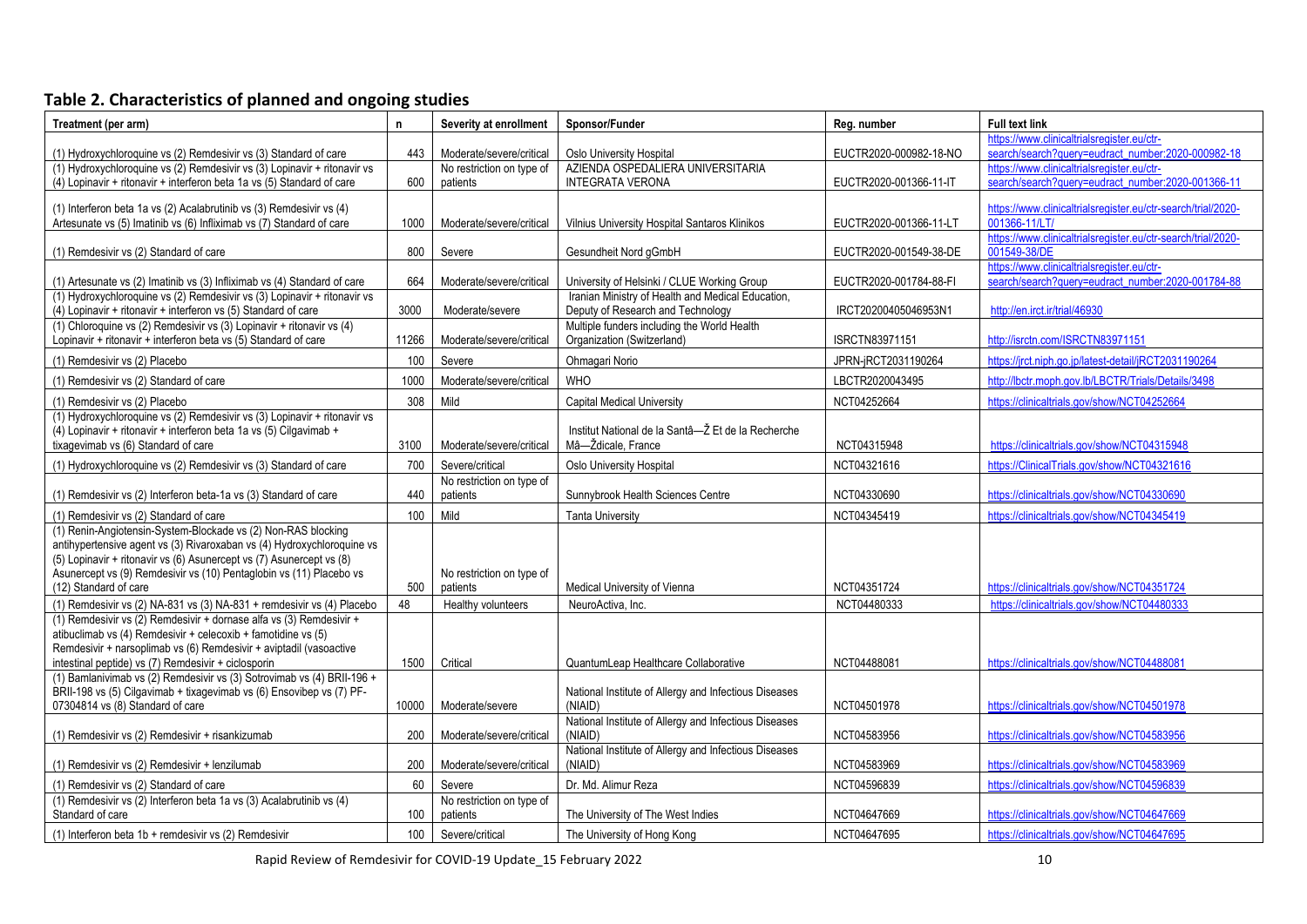| (1) Remdesivir + baricitinib vs (2) Remdesivir + tocilizumab                                                                                                                                         | 150  | Severe/critical                       | M Abdur Rahim Medical College and Hospital                                                            | NCT04693026           | https://clinicaltrials.gov/show/NCT04693026                                           |
|------------------------------------------------------------------------------------------------------------------------------------------------------------------------------------------------------|------|---------------------------------------|-------------------------------------------------------------------------------------------------------|-----------------------|---------------------------------------------------------------------------------------|
| (1) Favipiravir vs (2) Favipiravir + remdesivir                                                                                                                                                      | 676  | Mild/moderate                         | Nepal Health Research Council                                                                         | NCT04694612           | https://clinicaltrials.gov/show/NCT04694612                                           |
| (1) Remdesivir vs (2) Remdesivir + camostat mesilate                                                                                                                                                 | 1120 | Moderate/severe                       | Daewoong Pharmaceutical Co. LTD.                                                                      | NCT04713176           | https://clinicaltrials.gov/show/NCT04713176                                           |
| (1) Remdesivir vs (2) Placebo                                                                                                                                                                        | 1116 | Moderate/severe                       | <b>Gilead Sciences</b>                                                                                | NCT04745351           | https://clinicaltrials.gov/show/NCT04745351                                           |
| $(1)$ Lopinavir + remdesivir + ritonavir + tocilizumab vs $(2)$<br>Hydroxychloroquine + ivermectin + tocilizumab                                                                                     | 150  | Moderate/severe                       | October 6 University                                                                                  | NCT04779047           | https://clinicaltrials.gov/show/NCT04779047                                           |
| (1) Baricitinib vs (2) Remdesivir vs (3) Remdesivir + baricitinib vs (4)<br>Standard of care                                                                                                         | 4000 | Moderate/severe                       | ASST Fatebenefratelli Sacco                                                                           | NCT04832880           | https://clinicaltrials.gov/show/NCT04832880                                           |
| (1) Remdesivir + aviptadil (vasoactive intestinal peptide) vs (2) Aviptadil<br>(vasoactive intestinal peptide) vs (3) Remdesivir vs (4) Placebo                                                      | 640  | Critical                              | National Institute of Allergy and Infectious Diseases<br>(NIAID)                                      | NCT04843761           | https://clinicaltrials.gov/show/NCT04843761                                           |
| (1) Remdesivir + ivermectin vs (2) Remdesivir                                                                                                                                                        | 60   | Moderate/severe                       | <b>Assiut University</b>                                                                              | NCT04944082           | https://clinicaltrials.gov/show/NCT04944082                                           |
| (1) Remdesivir + baricitinib vs (2) Remdesivir + dexamethasone                                                                                                                                       | 382  | Moderate/severe                       | Bangladesh Institute of Research and Rehabilitation in<br>Diabetes. Endocrine and Metabolic Disorders | NCT04970719           | https://clinicaltrials.gov/show/NCT04970719                                           |
| (1) Hydroxychloroquine vs (2) Remdesivir vs (3) Lopinavir + ritonavir vs<br>(4) Lopinavir + ritonavir + interferon beta 1 vs (5) Standard of care                                                    | 1000 | Moderate/severe/critical              | <b>OMS</b>                                                                                            | PER-010-20            | https://www.ins.gob.pe/ensayosclinicos/rpec/recuperarEC<br>PBNuevoEN.asp?numec=010-20 |
| (1) Danicopan + Remdesivir vs (2) Danicopan + Remdesivir vs (3)<br>Placebo vs (4) Placebo                                                                                                            | 200  | Moderate/severe                       | National Institute of Allergy and Infectious Diseases<br>(NIAID)                                      | NCT04988035           | https://clinicaltrials.gov/show/NCT04988035                                           |
| (1) Acalabrutinib vs (2) Hydroxychloroquine vs (3) Interferon beta 1a vs<br>(4) Lopinavir + ritonavir + interferon beta 1a vs (5) Lopinavir + ritonavir<br>vs (6) Remdesivir vs (7) Standard of care | 1314 | No restriction on type of<br>patients | University of the Philippines                                                                         | NCT05024006           | https://clinicaltrials.gov/show/NCT05024006                                           |
| (1) Remdesivir vs (2) Interferon beta 1a                                                                                                                                                             | 100  | Moderate/severe                       | Vice Chancellor for Research and Technology of<br>Lorestan University of Medical Sciences             | IRCT20200721048159N4  | http://en.irct.ir/trial/57494                                                         |
| (1) Favipiravir vs (2) Ivermectin vs (3) Remdesivir vs (4) Casirivimab +<br>imdevimab vs (5) Standard of care                                                                                        | 750  | Mild                                  | University of Oxford                                                                                  | NCT05041907           | https://clinicaltrials.gov/show/NCT05041907                                           |
| (1) Efesovir vs (2) Remdesivir, 62, Moderate/severe, "Scientific Center for<br>Anti-infectious Drugs,<br>Kazakhstan", NCT05060705, https://clinicaltrials.gov/show/NCT05060705                       |      |                                       |                                                                                                       |                       |                                                                                       |
| (1) Remdesivir + tocilizumab vs (2) Remdesivir                                                                                                                                                       | 60   | Moderate/severe                       | Dr Swati Datta                                                                                        | CTRI/2020/12/029615   | http://www.ctri.nic.in/Clinicaltrials/pmaindet2.php?trialid=49<br>731                 |
| (1) Remdesivir vs (2) Standard of care                                                                                                                                                               | 202  | No restriction on type of<br>patients | Clinical Urology and Epidemiology Working Group                                                       | NCT04978259           | https://clinicaltrials.gov/show/NCT04978259                                           |
| (1) Remdesivir vs (2) Remdesivir                                                                                                                                                                     | 120  | Severe                                | Shahid Beheshti University of Medical Sciences                                                        | IRCT20151227025726N28 | http://en.irct.ir/trial/58253                                                         |
| (1) Remdesivir vs (2) Placebo                                                                                                                                                                        | 100  | Moderate/severe                       | Men's Health and Reproductive Health Research<br>Center(MHRHRC)                                       | IRCT20210709051824N1  | http://en.irct.ir/trial/57516                                                         |
| (1) Remdesivir vs (2) Remdesivir + molnupiravir                                                                                                                                                      | 60   | Moderate                              | Shahid Beheshti University of Medical Sciences                                                        | IRCT20150107020592N31 | http://en.irct.ir/trial/60926                                                         |
| (1) Ceftriaxone + levofloxacin + remdesivir vs (2) Remdesivir                                                                                                                                        | 90   | Severe                                | Shahre-kord University of Medical Sciences                                                            | IRCT20210510051248N1  | http://en.irct.ir/trial/60668                                                         |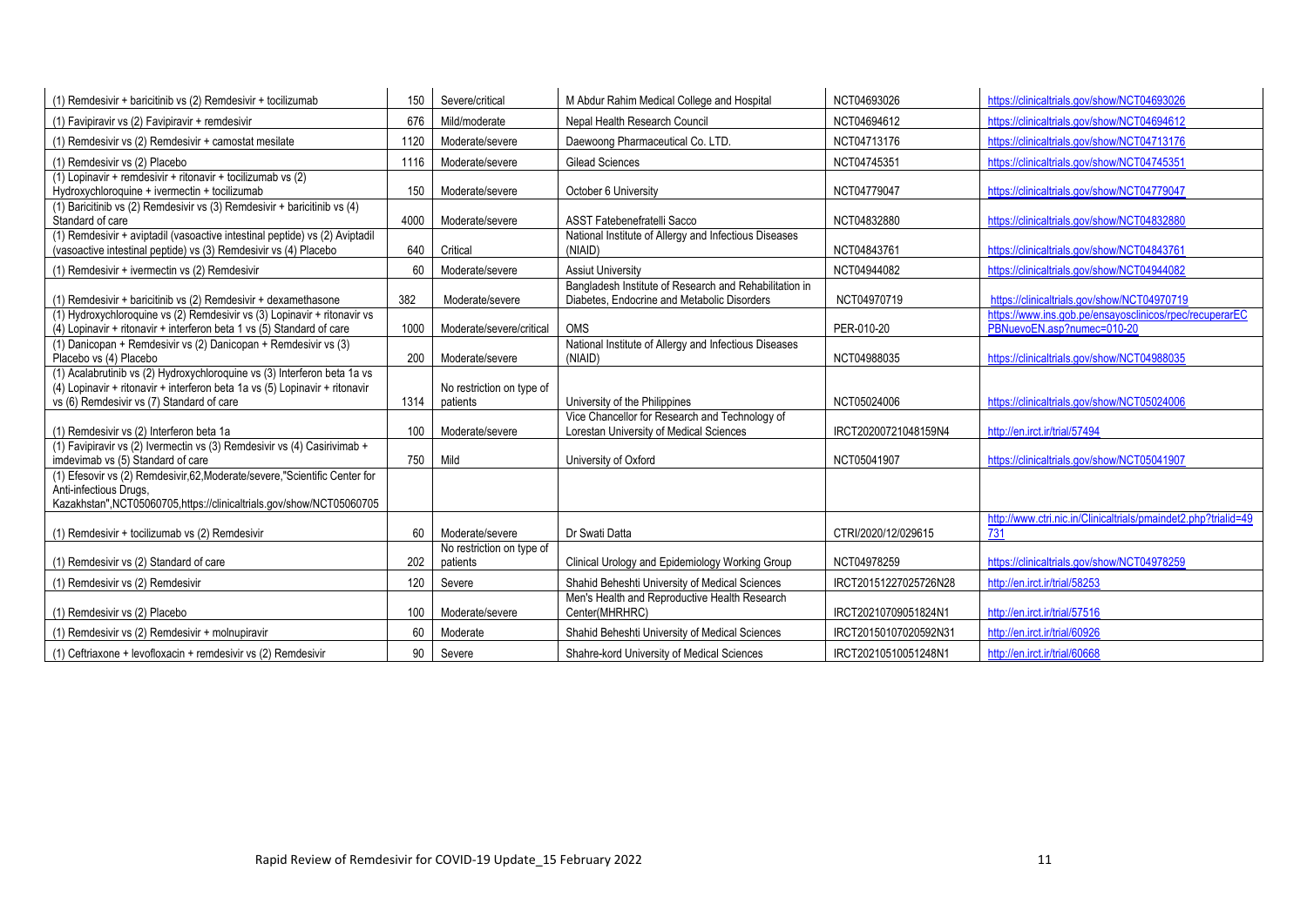## **Cochrane COVID-19 Study Register**

15 studies with 62 references Filters: Journal Article Report Results Interventional Treatment And Management Randomised Remdesivir 27 references not study results (protocols, descriptions) 17 References not applicable (not studies involving remdesivir) 18 References included

#### **Pubmed**

## **Filter: Systematic Review, meta-analysis; Date: 01/06/2021 to 30/01/2022**

Remdesivir (Title / abstract) 25 Results

# **COVID-NMA Initiative**

[https://www.cochrane.org/news/cochrane-france-leads-collaborative-covid-19-living-evidence-](https://www.cochrane.org/news/cochrane-france-leads-collaborative-covid-19-living-evidence-project)

[project](https://www.cochrane.org/news/cochrane-france-leads-collaborative-covid-19-living-evidence-project)

[https://covid-nma.com/living\\_data/index.php](https://covid-nma.com/living_data/index.php)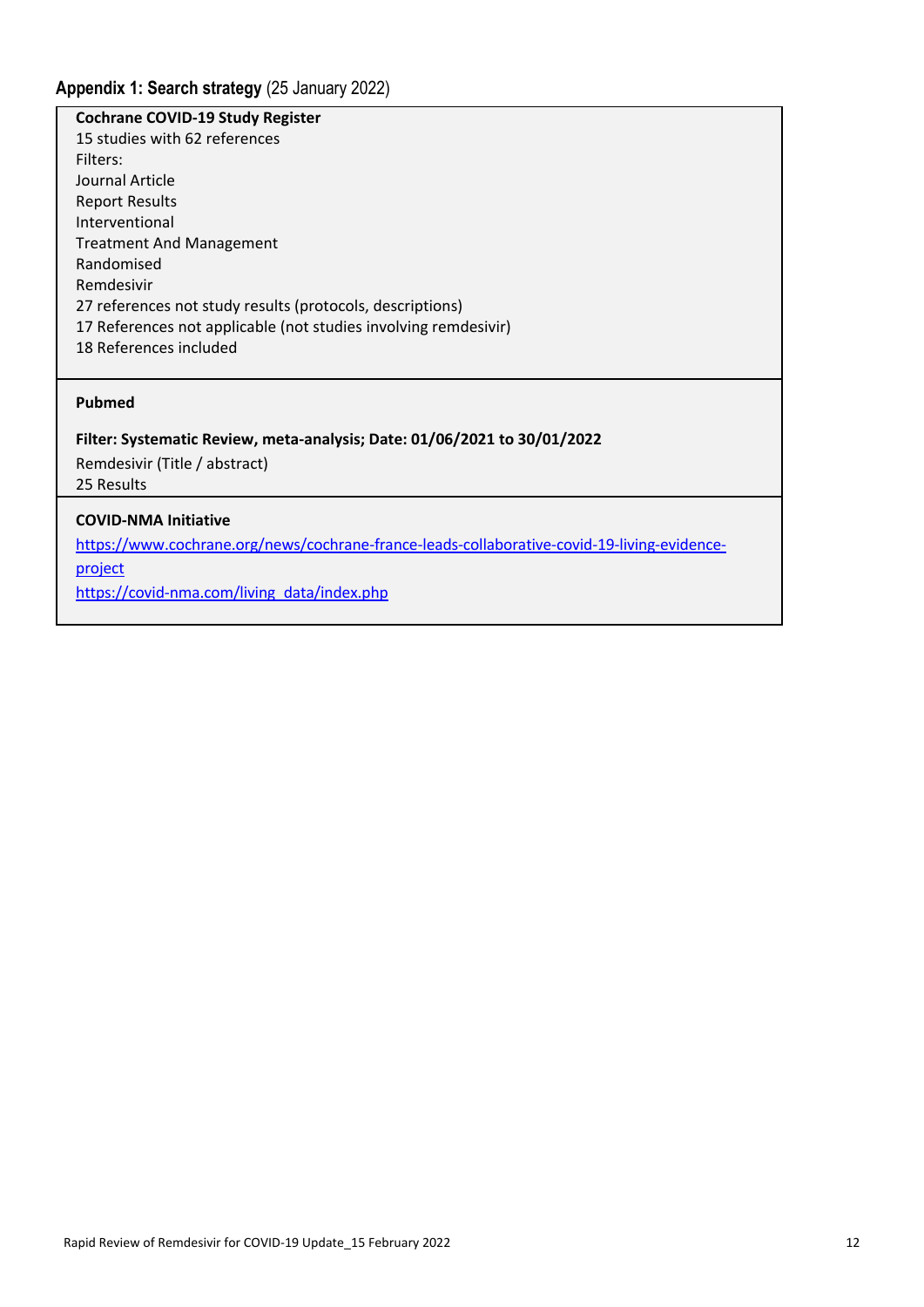| <b>Certainty assessment</b>    |                                                                           |                          |               |                     |                           |                                                             |                                | Nº of patients |                                    |                                                  |                                             |  |
|--------------------------------|---------------------------------------------------------------------------|--------------------------|---------------|---------------------|---------------------------|-------------------------------------------------------------|--------------------------------|----------------|------------------------------------|--------------------------------------------------|---------------------------------------------|--|
| Nº of studies                  | <b>Study design</b>                                                       | <b>Risk of bias</b>      | Inconsistency | <b>Indirectness</b> | <b>Imprecision</b>        | <b>Other considerations</b>                                 | <b>Remdesivir</b>              | SOC/placebo    | <b>Relative</b><br>(95% CI)        | <b>Absolute</b><br>(95% CI)                      | <b>Certainty</b>                            |  |
| Viral negative conversion D7   |                                                                           |                          |               |                     |                           |                                                             |                                |                |                                    |                                                  |                                             |  |
| 12 (n=1053)                    | <b>RCTs</b>                                                               | serious <sup>a</sup>     | not serious   | not serious         | seriousb                  | none                                                        | 219 per 1,000<br>$(178 - 269)$ | 215 per 1,000  | RR: 1.02<br>$(0.83 - 1.25)$        | 4 more per 1000<br>(from 37 fewer to 54 more)    | $\oplus$ $\oplus$<br>Low                    |  |
|                                | <b>Clinical improvement D28</b>                                           |                          |               |                     |                           |                                                             |                                |                |                                    |                                                  |                                             |  |
| $4(n=1772)$                    | <b>RCTs</b>                                                               | serious <sup>c</sup>     | not serious   | not serious         | seriousb                  | none                                                        | 729 per 1,000<br>$(687 - 764)$ | 701 per 1,000  | <b>RR: 1.04</b><br>$(0.98 - 1.09)$ | 28 more per 1000<br>(from 14 fewer to 63 more)   | $\oplus$ $\oplus$<br>Low                    |  |
|                                | <b>Clinical improvement D60</b>                                           |                          |               |                     |                           |                                                             |                                |                |                                    |                                                  |                                             |  |
|                                | Outcome not reported                                                      |                          |               |                     |                           |                                                             |                                |                |                                    |                                                  |                                             |  |
|                                | WHO progression score (level 7 or above) D28                              |                          |               |                     |                           |                                                             |                                |                |                                    |                                                  |                                             |  |
| $5(n=2834)$                    | <b>RCTs</b>                                                               | serious <sup>c</sup>     | not serious   | not serious         | seriousb                  | none                                                        | 135 per 1,000<br>$(112 - 161)$ | 180 per 1,000  | RR: 0.75<br>$(0.62 - 0.89)$        | 45 fewer per 1000<br>(from 69 fewer to 20 fewer) | $\oplus$ $\oplus$<br>Low                    |  |
|                                | WHO progression score (level 7 or above) D60                              |                          |               |                     |                           |                                                             |                                |                |                                    |                                                  |                                             |  |
| Outcome not reported           |                                                                           |                          |               |                     |                           |                                                             |                                |                |                                    |                                                  |                                             |  |
| <b>All-cause mortality D28</b> |                                                                           |                          |               |                     |                           |                                                             |                                |                |                                    |                                                  |                                             |  |
| 6 n=7553                       | <b>RCTs</b>                                                               | not serious <sup>d</sup> | not serious   | not serious         | serious <sup>e</sup>      | 1 additional RCT identified<br>but no results were reported | 101 per 1,000<br>$(82 - 123)$  | 111 per 1,000  | RR: 0.91<br>$(0.74 - 1.11)$        | 10 fewer per 1000<br>(from 29 fewer to 12 more)  | $\oplus \oplus \oplus \bigcirc$<br>Moderate |  |
| All-cause mortality D60        |                                                                           |                          |               |                     |                           |                                                             |                                |                |                                    |                                                  |                                             |  |
| $n = 101$                      | <b>RCT</b>                                                                | not serious              | not serious   | seriousf            | very serious <sup>9</sup> | additional RCT identified,<br>but no results were reported  | 70 per 1,000<br>$(17 - 296)$   | 69 per 1,000   | RR: 1.01<br>$(0.24 - 4.29)$        | 1 more per 1000<br>(from 52 fewer to 227 more)   | $\bigoplus$ OOO<br>Very low                 |  |
| <b>Adverse events</b>          |                                                                           |                          |               |                     |                           |                                                             |                                |                |                                    |                                                  |                                             |  |
| 4 n=2752                       | <b>RCTs</b>                                                               | serious <sup>a</sup>     | not serious   | not serious         | serious                   | none                                                        | 572 per 1,000<br>$(520 - 635)$ | 572 per 1,000  | RR: 1.00<br>$(0.91 - 1.11)$        | 0 fewer per 1000<br>(from 51 fewer to 63 more)   | $\oplus$ $\oplus$<br>Low                    |  |
| Serious adverse events         |                                                                           |                          |               |                     |                           |                                                             |                                |                |                                    |                                                  |                                             |  |
| 4 n=2752                       | <b>RCTs</b>                                                               | serious <sup>a</sup>     | not serious   | not serious         | very serioush             | 1 additional RCT identified<br>but no results were reported | 218 per 1,000<br>$(170 - 280)$ | 270 per 1,000  | RR: 0.81<br>$(0.63 - 1.04)$        | 51 fewer per 1000<br>(from 100 fewer to 11 more) | $\oplus$ $\oplus$<br>Low                    |  |
|                                | CI: Confidence interval: RCT: randomised controlled trial: RR: Risk ratio |                          |               |                     |                           |                                                             |                                |                |                                    |                                                  |                                             |  |

## **Appendix 2: Summary of findings of the Cochrane Living Meta-analysis: Remdesivir vs Placebo for Mild/ Moderate/Severe COVID-19 (hospitalised patients)**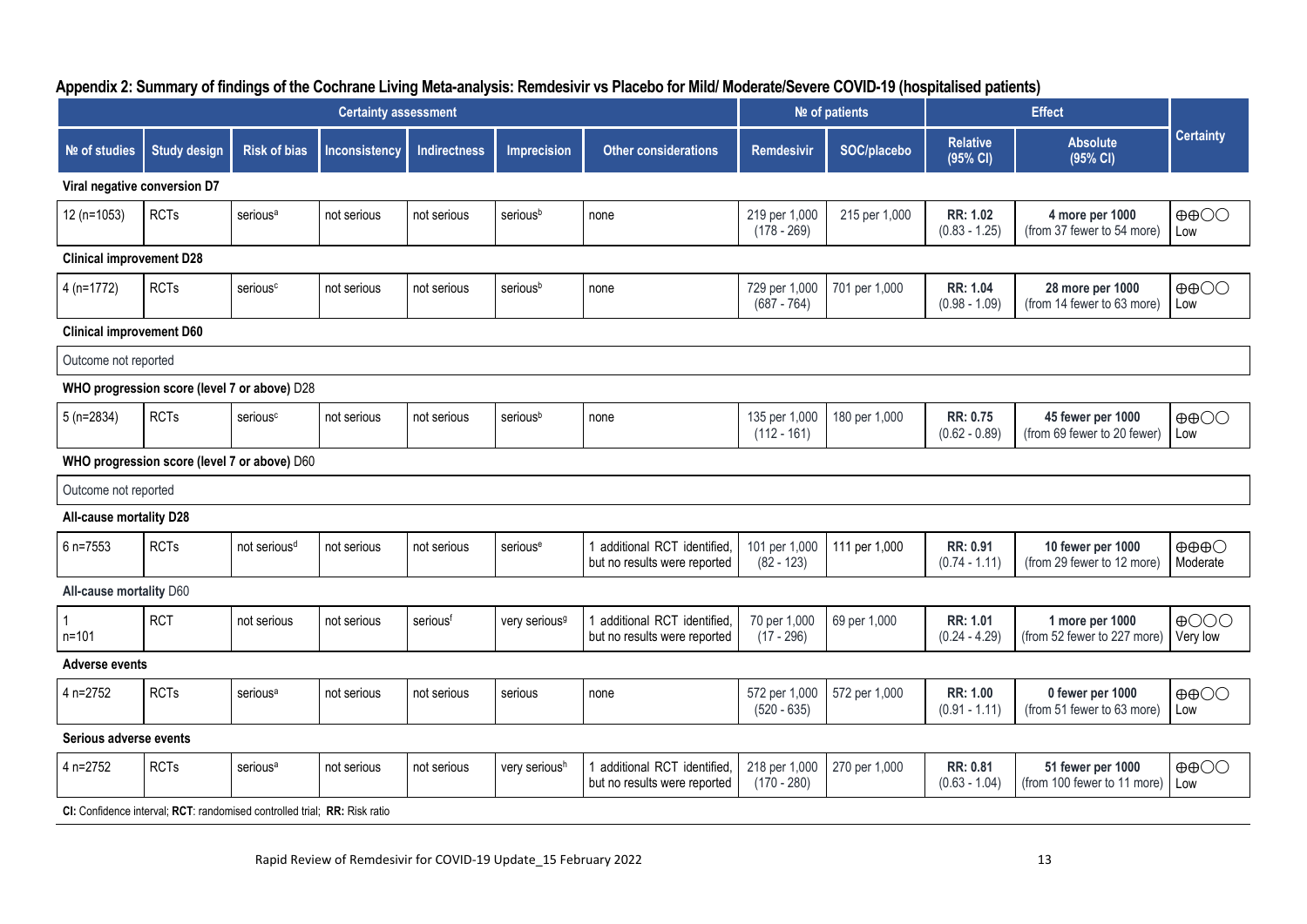#### **Explanations**

a: Risk of bias downgraded by 1 level: some concerns regarding deviation from intended intervention and selection of the reported results

b. Imprecision downgraded by 1 level: due to low number of participants

c. Risk of bias downgraded by 1 level: some concerns or high risk regarding adequate randomization, deviation from intended intervention, missing data, outcome measurement and selection of the reported results

d. Despite some concerns with adequate randomization, deviation from intended intervention, missing data and selection of the reported results, not downgraded for risk of bias because the studies with these concerns contri small proportion of the data

e. Imprecision downgraded by 1 level: due to wide confidence interval consistent with the possibility for benefit and the possibility for no effect

f. Indirectness downgraded by 1 level: despite a multicentre design this is a single study from a single country, therefore results in this population might not be generalizable to other settings

g. Imprecision downgraded by 2 level: due to very wide confidence interval consistent with the possibility for benefit and the possibility for harm and low number of events

h. Wide confidence interval consistent with the possibility for benefit and the possibility for harm and low number of participants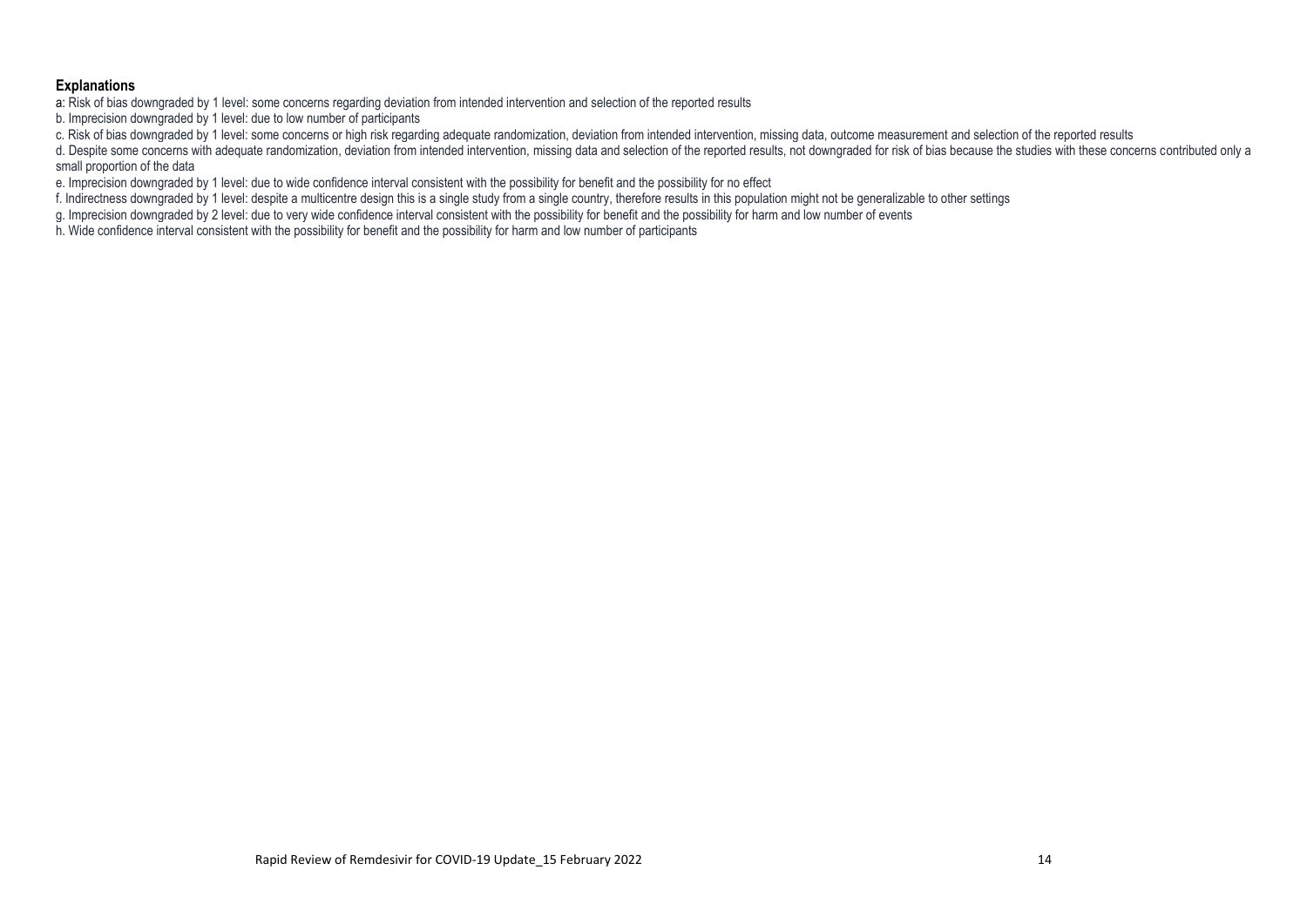# **Appendix 3: Forest plots for Cochrane Living Meta-analysis: Remdesivir 10 or 5 days vs Placebo for Moderate/Severe COVID-19**

|                                                                                         |                                                        |                                                                                                                       |                                                                 |             |                               | All-cause mortality D28    |                       |  |                           |   |                     |                 |                                                                                       |
|-----------------------------------------------------------------------------------------|--------------------------------------------------------|-----------------------------------------------------------------------------------------------------------------------|-----------------------------------------------------------------|-------------|-------------------------------|----------------------------|-----------------------|--|---------------------------|---|---------------------|-----------------|---------------------------------------------------------------------------------------|
| Study                                                                                   | Follow up<br>days                                      | Intervention 1                                                                                                        | Intervention 2                                                  | r1/N1       | <b>12/N2</b>                  |                            | $\mathbf{A}$          |  | a <sup>Risk of</sup> Bias | E | Overall             | Weights<br>(96) | Risk ratio [95% CI]                                                                   |
| Mid to severe                                                                           |                                                        |                                                                                                                       |                                                                 |             |                               |                            |                       |  |                           |   |                     |                 |                                                                                       |
| Spinner CD, 2020<br>Moderate/keyers                                                     | 28                                                     | Remdesivir                                                                                                            | Standard care<br>100 mg <sup>*</sup> (2 arms 5 & 10days merged) | 5/396       | 4/200                         | \$100000<br><b>SERVICE</b> |                       |  |                           |   | ti di               | 2.26%           | 0.63 [0.17, 2.33]                                                                     |
| Mahajan L. 2021<br><b>Mid to critical</b>                                               | 24                                                     | Remdesivir<br>100 mg/day*                                                                                             | Standard care                                                   | 6/41        | 5/41                          | $+$                        |                       |  |                           |   | -                   | 3.12%           | 1,20 (0.40, 3.62)                                                                     |
| Pan H. 2020<br>Mid to critical                                                          | $\sqrt{28}$                                            | Remdesive<br>100 mg <sup>*</sup>                                                                                      | Standard care                                                   | 301/2750    | 303/2725<br>988 X W W W W W   | ٠                          |                       |  |                           |   | <b>The Contract</b> | 59.10%          | $0.96$ (0.85, 1.14)<br>arona                                                          |
| Beigel JH, 2020<br>Beviere                                                              | <b>ILICE</b><br>28<br>-191                             | Remdealvir<br>100 mg <sup>*</sup>                                                                                     | Placebo                                                         | 59/541      | CONCRETE<br>77/521            | ٠                          |                       |  |                           |   |                     | 27.28%          | $0.74$ [0.54, 1.01]                                                                   |
| Wang Y, 2020<br>Unclear severity                                                        | 28                                                     | Remdesivir<br>100 mg*                                                                                                 | Placebo                                                         | 22/158      | 10/79                         | <b>Hollary</b>             |                       |  |                           |   |                     | 7.45%           | 1.10 [0.55, 2.21]                                                                     |
| Barratt-Due A. 2021                                                                     | 28.                                                    | Remdesivir<br>100 mg/day*                                                                                             | Standard care                                                   | 1/43        | 3/58                          |                            |                       |  |                           |   |                     | 0.79%           | 0.45 (0.05, 4.18)                                                                     |
| Heterogeneity: Q = 3.76, p = 0.58; f = 16.4%; $r^2$ = 0.01                              |                                                        | ("streven loading does)                                                                                               |                                                                 |             |                               |                            |                       |  |                           |   |                     |                 |                                                                                       |
| Risk of bias ratives<br><b>M</b> Low Risk of Base<br>Some Concerns<br>High Risk of Bias | Blue that to candomization<br>Blas due to missing data | <b>Risk of Blas Domains</b><br>B: Blas due to deviation from intended intervention                                    | Total:<br>Total events:                                         | 3929<br>394 | 3624<br>Intervention 1 better |                            | Intervention 2 better |  |                           |   |                     |                 | $0.91$ [0.74, 1.11]<br>Data source: the COVID-RMA initiative (https://covid-nma.com/) |
|                                                                                         |                                                        | D. Blas due to outcome measurement<br>E. Bies due to selection of reported result.<br>******************************* |                                                                 |             | 0.05                          | 5                          |                       |  |                           |   |                     |                 |                                                                                       |
|                                                                                         |                                                        |                                                                                                                       |                                                                 |             |                               | Risk Ratio                 |                       |  |                           |   |                     |                 |                                                                                       |



|                                                                                                       |                                                                                                      |                                                                             |                                    |                                   | Adverse events<br>4위에서 이 지역 이 사이 사 |                      |                                |                |                |                    |                |                           |                                       |                                                                                                                                                                                  |
|-------------------------------------------------------------------------------------------------------|------------------------------------------------------------------------------------------------------|-----------------------------------------------------------------------------|------------------------------------|-----------------------------------|------------------------------------|----------------------|--------------------------------|----------------|----------------|--------------------|----------------|---------------------------|---------------------------------------|----------------------------------------------------------------------------------------------------------------------------------------------------------------------------------|
| Study<br>60.SS                                                                                        | <b>Study duration</b><br>days                                                                        | <b>SAMY RANGER</b><br>Intervention 1<br>163.COM                             | 8005611419900<br>Intervention 2    | r1.041                            | 25250022<br>12.042                 |                      | A                              | в              | c              | Risk of Bias.<br>o | Е              | 05/10/11 15:53<br>Overall | Weights<br>1941                       | <b><i>CONTRACTORS</i></b><br>Risk ratio (95% CI)                                                                                                                                 |
| <b>DASGRESSING</b><br>Mid to severe                                                                   |                                                                                                      |                                                                             |                                    |                                   |                                    |                      |                                |                |                |                    |                |                           |                                       |                                                                                                                                                                                  |
| Spring CO 2020<br>나서 어떻습니다. 우리 시간                                                                     | 75<br>$\frac{2\pi}{3}$                                                                               | Removement<br>100 mg" (2 amin 5.8. Victory) transact)                       | Standard cars.                     | -55.50<br>211/398<br>-579952      | pressure<br>93/200<br><b>SHARE</b> |                      | ۰                              | $\blacksquare$ | $\blacksquare$ | $\blacksquare$     | $\blacksquare$ | <b>CONTRACTOR</b>         | WebSar<br>19,98%<br>- 1999-1991       | <b>HAMADIAN</b><br>1.15 (0.98, 1.36)                                                                                                                                             |
| Mitch for control of                                                                                  |                                                                                                      | 전용 장면 설명하루를 받아서                                                             |                                    |                                   |                                    |                      |                                |                |                |                    |                |                           |                                       |                                                                                                                                                                                  |
| Ader F. 2021                                                                                          | 28                                                                                                   | Reindesive<br>'Oliverdeke'                                                  | Standard cars.                     | 241426                            | 236/428                            |                      | ۰                              | ٠              | $\blacksquare$ | <b>SEC</b>         | m              |                           | 29.73%                                | 1:02 (0.96, 1.15)                                                                                                                                                                |
| Mini to critical                                                                                      |                                                                                                      |                                                                             |                                    |                                   |                                    |                      |                                |                |                |                    |                |                           |                                       |                                                                                                                                                                                  |
| Beigel JH, 2020                                                                                       | 28                                                                                                   | <b>Hamdasaya</b><br>Wind:                                                   | Pleased                            | 303/541                           | 023/521                            |                      |                                | ۰              |                |                    |                | $\blacksquare$            | 54.17%                                | 0.91 (0.82, 1.01)                                                                                                                                                                |
| Bancera                                                                                               |                                                                                                      |                                                                             |                                    |                                   |                                    |                      |                                |                |                |                    |                |                           |                                       |                                                                                                                                                                                  |
| Wang Y. 2020<br>watan Tubu                                                                            | $\hat{\mathbf{z}}$                                                                                   | 25203040<br>Remotesive<br><b>100 mg</b> 11000                               | <b>USOKO</b><br>Pacsoo<br>,,,,,,,, | <b>CARSON</b><br>102/158          | 1950<br>50/79<br>-11 XX            | $\cdots$             | 亩                              |                | ۰              | ٠                  | m              | $\blacksquare$            | wpagun<br>16.24%<br>vatar.            | www.com/<br>1.02 (0.83, 1.25)                                                                                                                                                    |
|                                                                                                       | Heterogeneity: Q = 5.74, p = 0.12; ( <sup>2</sup> = 48.7%; $v^2$ = 0.00)                             |                                                                             |                                    |                                   |                                    |                      |                                |                |                |                    |                |                           |                                       |                                                                                                                                                                                  |
|                                                                                                       |                                                                                                      | (1979) continuating reveals<br>1200 M M M M M M M M                         |                                    |                                   |                                    |                      |                                |                |                |                    |                |                           |                                       |                                                                                                                                                                                  |
| <b>Road backer</b><br><b>W. Low Rick of Black</b><br><b>B</b> Serie Content<br><b>R</b> martiacoffine | <b>Roll of Bats Domains</b><br>A Grecian to resistantials<br>C. Bay his to mong fats<br>$\mathbf{r}$ | ALCOHOL: ALCOHOL:<br>25 Stati due to deviation them introduct intervention. | Total:<br>Total events:            | <b>TEGO</b><br>1624<br>we<br>359. | 2229<br>$+228$<br>--<br>TO2        |                      |                                |                |                |                    |                |                           |                                       | 1.00 (0.91, 1.11)                                                                                                                                                                |
| <b>Service</b><br><b>MAG</b>                                                                          | Dr Brant due to autocone instancement<br>×<br>E. Bigs due to asked un of required result.            |                                                                             |                                    |                                   | Intervention 1 better              | 0.14<br>0.51<br>1.15 | Intervention 2 better<br>T.388 |                |                |                    |                |                           | Forest plot was spoked on: 11:19 2021 | Data knutch: the COVID-MRA Initiative (https://covid-max.com)<br>be a set as a part of the control of the control of the control of the control of the control of the control of |
|                                                                                                       |                                                                                                      |                                                                             |                                    |                                   |                                    | Risk Ratio           |                                |                |                |                    |                |                           |                                       |                                                                                                                                                                                  |

**Figure 2:** Adverse events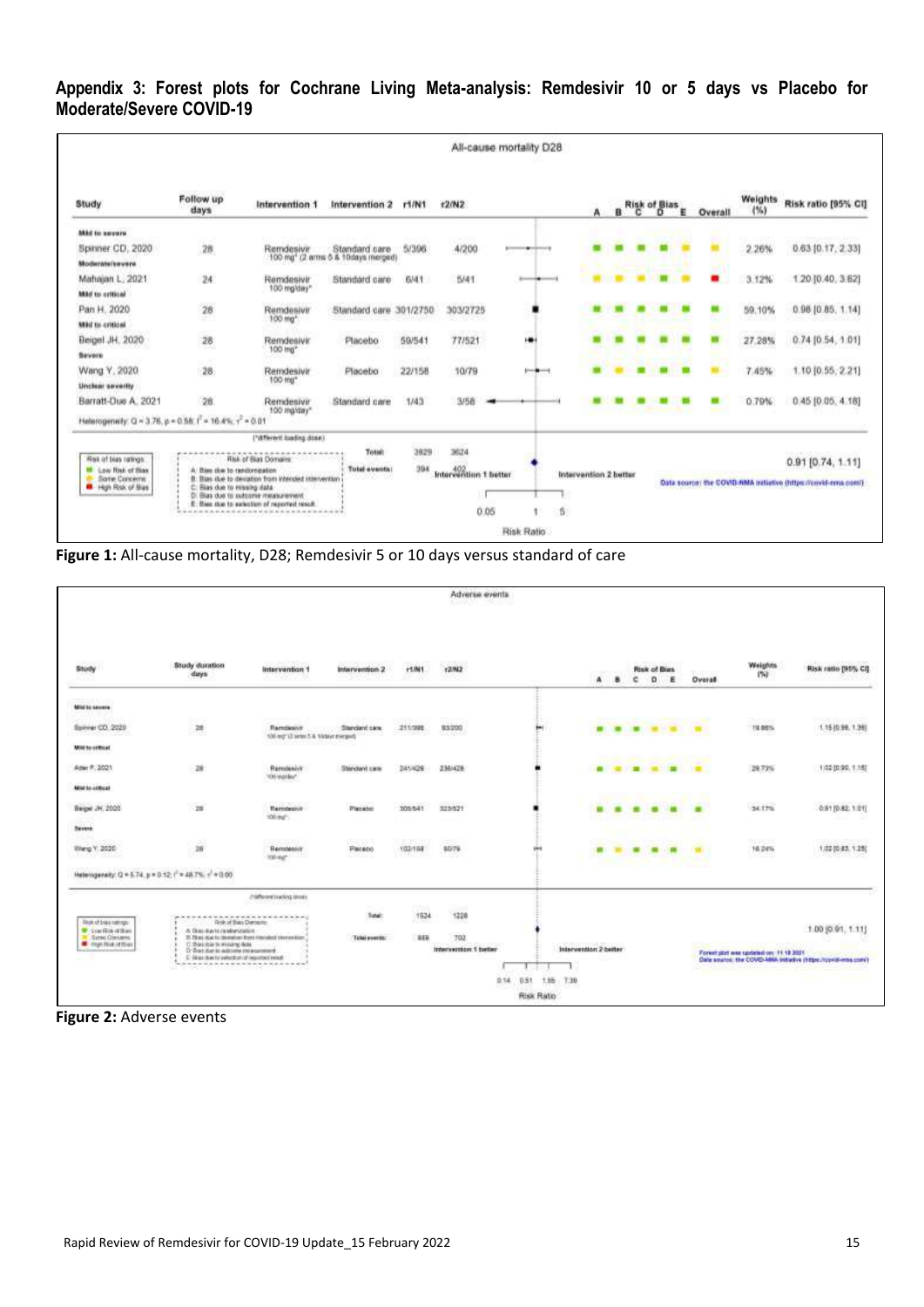|                                                                                                                      |                                                                                                                                                              |                                                                                                                                         | m                                               |                                    |                                      | WHO progression scare level 7 or above D28<br>[mechanical ventilation +/- additional organ support (ECMO, vasopressors or dialysis) OR death] |                       |                               |                     |              |                                         |                                                                                     |
|----------------------------------------------------------------------------------------------------------------------|--------------------------------------------------------------------------------------------------------------------------------------------------------------|-----------------------------------------------------------------------------------------------------------------------------------------|-------------------------------------------------|------------------------------------|--------------------------------------|-----------------------------------------------------------------------------------------------------------------------------------------------|-----------------------|-------------------------------|---------------------|--------------|-----------------------------------------|-------------------------------------------------------------------------------------|
| 57,000<br>Study                                                                                                      | <b>Survivos</b><br>Follow up<br>days                                                                                                                         | Intervention 1                                                                                                                          | Intervention 2                                  | (1/WT)                             | 12/82                                |                                                                                                                                               | 8<br>A.               | <b>Risk of Bias</b><br>е<br>o | ж                   | Overall      | Weights<br>154                          | Risk ratio 195% Cf                                                                  |
| Mild to severe                                                                                                       |                                                                                                                                                              |                                                                                                                                         |                                                 |                                    |                                      |                                                                                                                                               |                       |                               | <b><i>INT -</i></b> |              |                                         |                                                                                     |
| Spinner CD, 2020                                                                                                     | 28                                                                                                                                                           | Rendeever<br>400 mg" (3 was 114, 18 days metant).                                                                                       | Standard care                                   | 6/390                              | 8/200                                |                                                                                                                                               | ■                     | $\blacksquare$<br>面           |                     | $\mathbf{u}$ | 2.86%                                   | 0.39 (0.13, 1.08)                                                                   |
| Moderateleevere                                                                                                      |                                                                                                                                                              |                                                                                                                                         |                                                 |                                    |                                      |                                                                                                                                               |                       |                               |                     |              |                                         |                                                                                     |
| Mahajan L. 2021                                                                                                      | 34                                                                                                                                                           | Reindeblat<br>100 Highlan®                                                                                                              | Standard care                                   | 10/41                              | 7/41                                 | $- - -$                                                                                                                                       |                       | $\frac{1}{2}$                 | ٠                   | ٠            | 4.19%                                   | 14110.00.336                                                                        |
| Mild to price at                                                                                                     |                                                                                                                                                              |                                                                                                                                         |                                                 |                                    |                                      |                                                                                                                                               |                       |                               | $-1 - 1 - 1$        |              |                                         |                                                                                     |
| Adet F. 2021                                                                                                         | 脾                                                                                                                                                            | Raindealair<br>TOE mandant                                                                                                              | <b>Standard cars</b>                            | 60/429                             | 79/428                               | 19                                                                                                                                            | ٠                     | ٠                             | $\blacksquare$      | ٠            | 32,64%                                  | 0.76 (0.5KL 1.00)                                                                   |
| Mild to critical                                                                                                     |                                                                                                                                                              | na sa                                                                                                                                   |                                                 |                                    |                                      |                                                                                                                                               |                       |                               |                     |              |                                         |                                                                                     |
| Beigel J-1, 2020<br>2526                                                                                             | $\mu$                                                                                                                                                        | 11/11<br>Huesdague<br><b>Nikona</b> College                                                                                             | <b><i>PlaceDe</i></b>                           | $-2.3$<br>88/541                   | 122/821<br>- 1 x 250                 | ٠<br>œ                                                                                                                                        | ٠                     | $\blacksquare$                | $\blacksquare$      | $\mathbf{H}$ | nette<br>51.86%                         | <b>PRESENTATION</b><br>170 (0.55 0.90)<br>-3229-332                                 |
| Severe                                                                                                               |                                                                                                                                                              |                                                                                                                                         |                                                 |                                    |                                      |                                                                                                                                               |                       |                               |                     |              |                                         |                                                                                     |
| Wang Y. 2520.<br>hudiAserr                                                                                           | 28<br>nn                                                                                                                                                     | WASHINGTON<br>Namdaskill<br>Midster 17                                                                                                  | <b>London</b><br>Placetoc                       | <b>SCHOOL</b><br>24/158<br>n seria | 3.2010<br>1378<br>900                | $- + -$                                                                                                                                       |                       | $\blacksquare$<br>▬           | $\blacksquare$      |              | 11050<br>8.18%<br>500,500               | and the company of the company<br>0921060.171                                       |
| Helenopenely: Q = 4.69, µ = 0.04   = 0.0%; + = 0.00                                                                  |                                                                                                                                                              |                                                                                                                                         |                                                 |                                    |                                      |                                                                                                                                               |                       |                               |                     |              |                                         |                                                                                     |
|                                                                                                                      |                                                                                                                                                              | ("different trusting doors                                                                                                              | 4,542.                                          |                                    |                                      |                                                                                                                                               |                       |                               |                     |              |                                         |                                                                                     |
| <b>Week of total refiner:</b><br><b>M</b> Low Nisk of their<br><b>III</b> Gotte Concerns<br><b>B</b> Hud Hits of Him | A: Blug doi to cardenciateor.<br>G. Blue Buy for resource date<br>2) Since due to matchman hima take every<br>1: Blues shot to technitism of regulitud would | *****************<br>Hot of Bog Caregar.<br>To Disecutes to deviation from a templed relevants on<br><br>(우리 사이에는 일이 아이들은 일이 아니면 안 있어?) | Tytel<br><b>ALL 100</b><br>Total events:<br>--- | 1669<br>195                        | 1289<br>229<br>Intervention 1 better |                                                                                                                                               | Intervention 2 better |                               |                     |              | Forest part was sponded on: 11.16.3021. | 0.75(0.62, 0.89)<br>Data source: the COVID-NMA initiative (https://contd-rane.com/) |
|                                                                                                                      |                                                                                                                                                              |                                                                                                                                         |                                                 |                                    |                                      | 0.14<br>172                                                                                                                                   |                       |                               |                     |              |                                         |                                                                                     |
|                                                                                                                      |                                                                                                                                                              |                                                                                                                                         |                                                 |                                    |                                      | Risk Ratio                                                                                                                                    |                       |                               |                     |              |                                         |                                                                                     |

**Figure 2:** Progression to WHO progression level 7 and above D28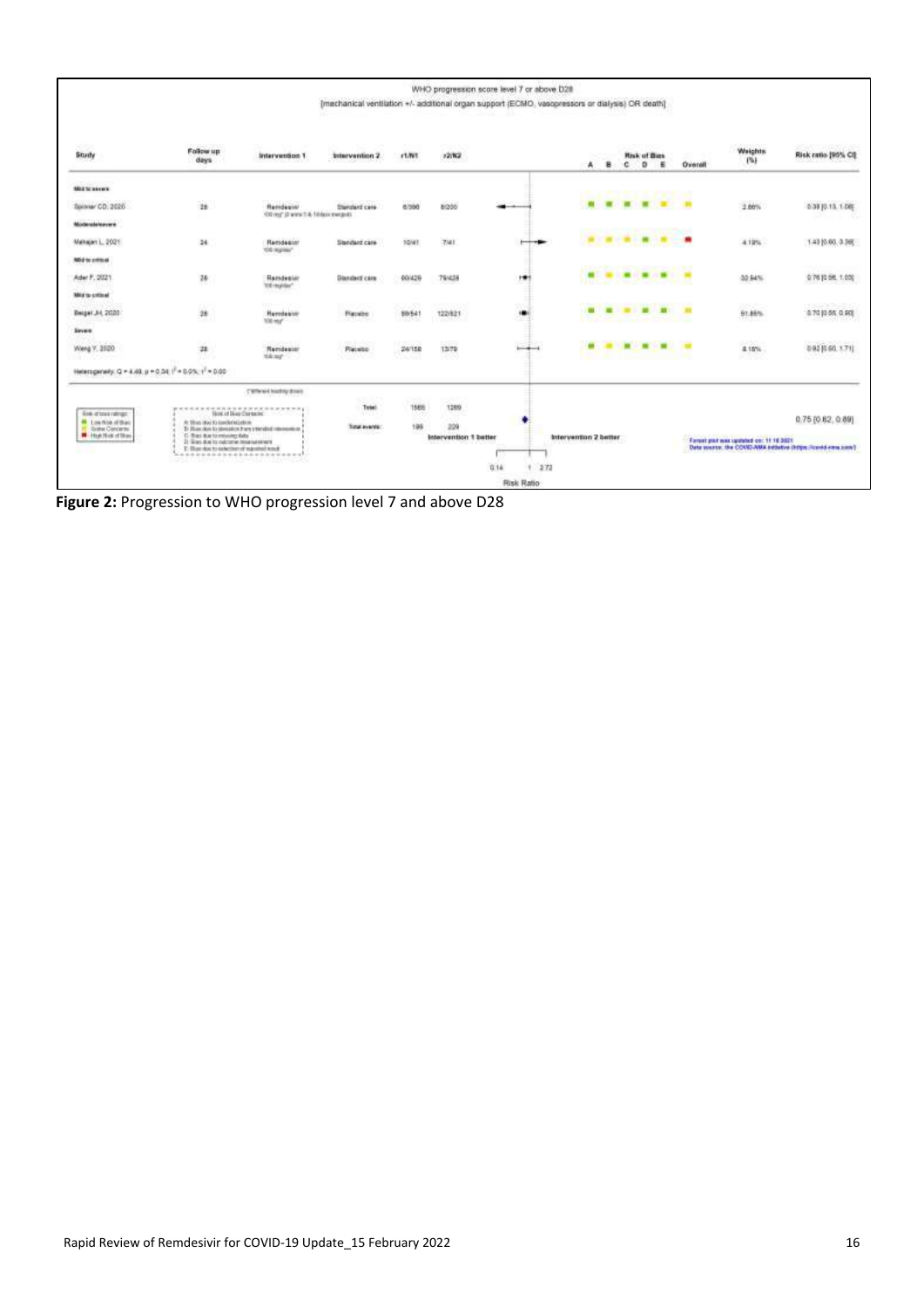| Appendix 4: Evidence to decision framework - Non-hospitalised patients |
|------------------------------------------------------------------------|
|------------------------------------------------------------------------|

|                                             | <b>JUDGEMENT</b>                                                                                                                                                                                                                                                                                                                                          | <b>EVIDENCE &amp; ADDITIONAL CONSIDERATIONS</b>                                                                                                                                                                                                                                                                                                                                                                                                                                                                                                                                                                                     |
|---------------------------------------------|-----------------------------------------------------------------------------------------------------------------------------------------------------------------------------------------------------------------------------------------------------------------------------------------------------------------------------------------------------------|-------------------------------------------------------------------------------------------------------------------------------------------------------------------------------------------------------------------------------------------------------------------------------------------------------------------------------------------------------------------------------------------------------------------------------------------------------------------------------------------------------------------------------------------------------------------------------------------------------------------------------------|
| QUALITY OF<br>EVIDENCE OF<br><b>BENEFIT</b> | What is the certainty/quality of evidence?<br>Moderate<br>Very low<br>High<br>Low<br>x<br>High quality: confident in the evidence<br>Moderate quality: mostly confident, but further research may change the effect<br>Low quality: some confidence, further research likely to change the effect<br>Very low quality: findings indicate uncertain effect | Only one randomised trial has been published at this point and<br>confidence intervals were relatively wide.                                                                                                                                                                                                                                                                                                                                                                                                                                                                                                                        |
| EVIDENCE<br>OF BENEFIT                      | What is the size of the effect for beneficial<br>outcomes?<br>Moderate<br>Small<br>None<br>Large<br>X                                                                                                                                                                                                                                                     | All-cause mortality by D 28: no deaths in either of the groups.<br>For the composite endpoint of hospitalisation and death, there was a<br>significant difference based on hospitalisation, which is an important<br>consideration. Remdesivir (0.7%); Placebo (5.3%)<br>Hazard ratio 0.13 (0.03 to 0.59)                                                                                                                                                                                                                                                                                                                           |
| QUALITY OF<br>EVIDENCE OF<br><b>HARM</b>    | What is the certainty/quality of evidence?<br>Moderate<br>High<br>Very low<br>Low<br>х<br>High quality: confident in the evidence<br>Moderate quality: mostly confident, but further research may change the effect<br>Low quality: some confidence, further research likely to change the effect<br>Very low quality: findings indicate uncertain effect | Adverse events were similar with remdesivir and placeboe.                                                                                                                                                                                                                                                                                                                                                                                                                                                                                                                                                                           |
| EVIDENCE<br>OF HARMS                        | What is the size of the effect for harmful outcomes?<br>Moderate<br>Small<br>None<br>Large<br>x                                                                                                                                                                                                                                                           | There do not seem to be any additional harms associated with<br>remedesivir compared with placebo.                                                                                                                                                                                                                                                                                                                                                                                                                                                                                                                                  |
| BENEFITS &<br><b>HARMS</b>                  | Do the desirable effects outweigh the undesirable<br>harms?<br>Favours<br>Favours<br>Intervention<br>control<br>= Control<br>intervention<br>or<br>Uncertain<br>x                                                                                                                                                                                         |                                                                                                                                                                                                                                                                                                                                                                                                                                                                                                                                                                                                                                     |
| FEASABILITY                                 | Is implementation of this recommendation feasible?<br>Uncertain<br>Yes<br>No<br>$\pmb{\mathsf{X}}$                                                                                                                                                                                                                                                        | The innovator product is now SAHPRA registered, but supply remains an<br>issue. The fact that the regimen in ambulatory care was only 3 days of<br>treatment may be appealing. One of the generic products has previously<br>been accessed in terms of section 21.                                                                                                                                                                                                                                                                                                                                                                  |
| RESOURCE USE                                | How large are the resource requirements?<br>Less intensive<br>More<br>Uncertain<br>intensive<br>X                                                                                                                                                                                                                                                         | Price of medicines/treatment course:<br><b>Medicine</b><br>Price (ZAR)*<br>Remdesivir, IV, 200 mg loading dose,<br><b>3 days</b> : 4002.00<br>followed by 100 mg per day for 2 days<br>to 4301.04<br>$(4 \times 100 \text{ vials})$<br>*The original manufacturer has licensed a number of Indian generic firms to make<br>generic versions, and has included South Africa in the list of countries to which such<br>products can be exported. Private sector S21 prices for 6 x 100mg vials:<br>Cipla Medpro: R6451.50<br>Hetero: R6003.00<br>• Mylan: R6016.80<br>Additional resources: Safety monitoring (liver function tests). |
| VALUES,<br>PREFERENCES,<br>ACCEPTABILITY    | Is there important uncertainty or variability about<br>how much people value the options?<br>Minor<br>Uncertain<br>Major<br>X<br>Is the option acceptable to key stakeholders?<br>Yes<br>No<br>Uncertain<br>X                                                                                                                                             | Patients: No specific research surveying patients' value of this<br>therapeutic agent is currently available.<br>Healthcare workers are likely to consider the intervention to be<br>acceptable.                                                                                                                                                                                                                                                                                                                                                                                                                                    |
| EQUITY                                      | Would there be an impact on health inequity?<br>Uncertain<br>Yes<br>No<br>Χ                                                                                                                                                                                                                                                                               | This would depend on the availability of the medicine across different<br>sectors, and ability of outpatients to access intravenous therapy.                                                                                                                                                                                                                                                                                                                                                                                                                                                                                        |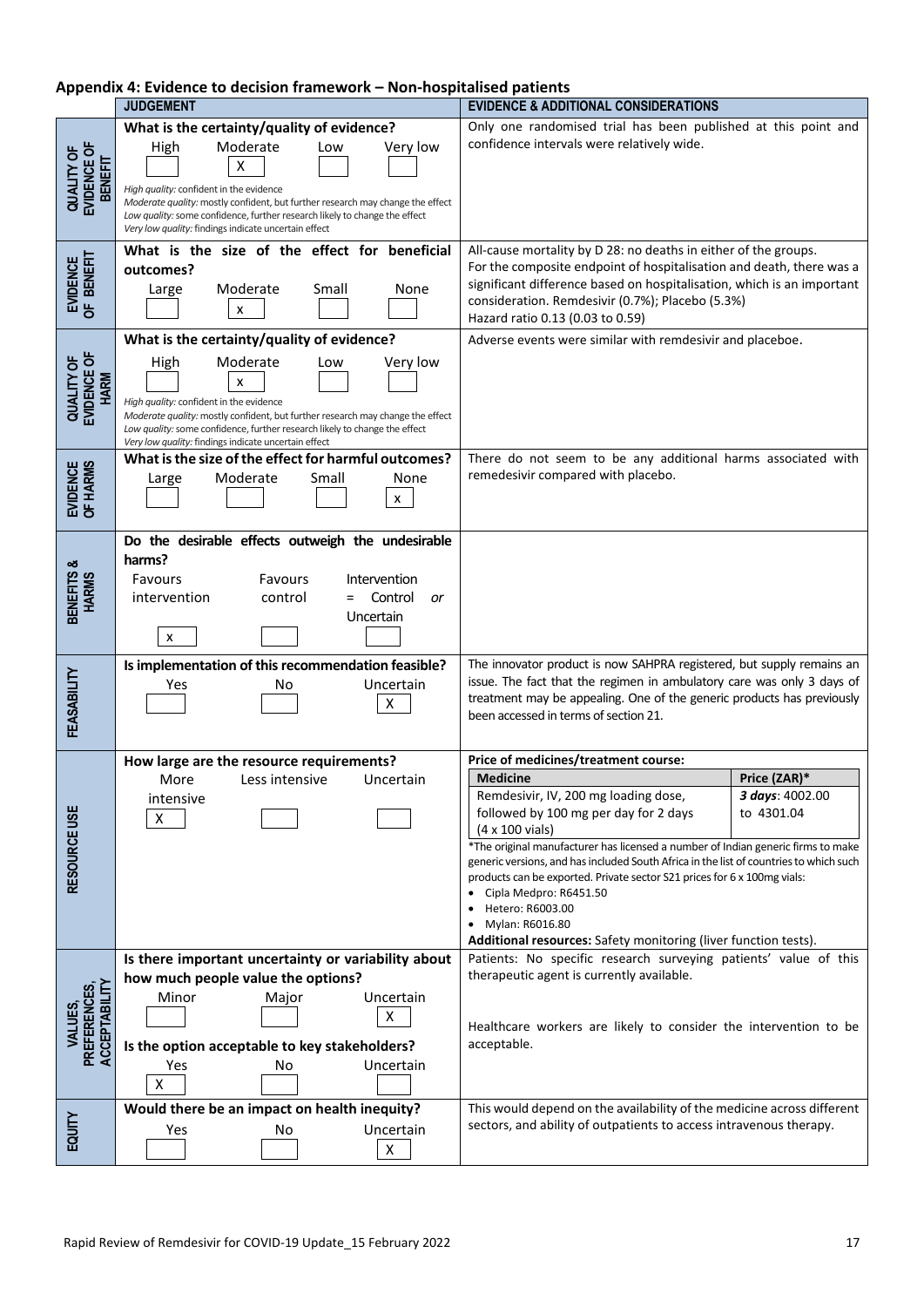## **Appendix 5: Evidence to decision framework – Hospitalised patients**

|                                                    | <b>JUDGEMENT</b>                                                                                                                                                                                                                                                                                                                                          | <b>EVIDENCE &amp; ADDITIONAL CONSIDERATIONS</b>                                                                                                                                                                                                                                                                                                                                                                                                                                                                                                                                                                                                                                  |  |
|----------------------------------------------------|-----------------------------------------------------------------------------------------------------------------------------------------------------------------------------------------------------------------------------------------------------------------------------------------------------------------------------------------------------------|----------------------------------------------------------------------------------------------------------------------------------------------------------------------------------------------------------------------------------------------------------------------------------------------------------------------------------------------------------------------------------------------------------------------------------------------------------------------------------------------------------------------------------------------------------------------------------------------------------------------------------------------------------------------------------|--|
| <b>QUALITY OF</b><br>EVIDENCE OF<br><b>BENEFIT</b> | What is the certainty/quality of evidence?<br>Moderate<br>Very low<br>High<br>Low<br>х<br>High quality: confident in the evidence<br>Moderate quality: mostly confident, but further research may change the effect<br>Low quality: some confidence, further research likely to change the effect<br>Very low quality: findings indicate uncertain effect | Several randomised trials have been published at this point and results<br>consistently demonstrate little to no benefit in hospitalised patients.                                                                                                                                                                                                                                                                                                                                                                                                                                                                                                                               |  |
| <b>EVIDENCE</b><br><b>BENEFIT</b><br>Ъ             | What is the size of the effect for beneficial outcomes?<br>Moderate<br>Small<br>None<br>Large<br>X                                                                                                                                                                                                                                                        | All-cause mortality at D28<br>RR: 0.92 (95% CI 0.78 to 1.07)<br>This lack of effect has been relatively consistently reported.                                                                                                                                                                                                                                                                                                                                                                                                                                                                                                                                                   |  |
| QUALITY OF<br>EVIDENCE OF<br><b>HARM</b>           | What is the certainty/quality of evidence?<br>Moderate<br>Very low<br>High<br>Low<br>Χ<br>High quality: confident in the evidence<br>Moderate quality: mostly confident, but further research may change the effect<br>Low quality: some confidence, further research likely to change the effect<br>Very low quality: findings indicate uncertain effect |                                                                                                                                                                                                                                                                                                                                                                                                                                                                                                                                                                                                                                                                                  |  |
| EVIDENCE<br>OF HARMS                               | What is the size of the effect for harmful outcomes?<br>Moderate<br>Small<br>None<br>Large<br>x                                                                                                                                                                                                                                                           | There does not seem to be any additional harms versus placebo.                                                                                                                                                                                                                                                                                                                                                                                                                                                                                                                                                                                                                   |  |
| BENEFITS &<br><b>HARMS</b>                         | Do the desirable effects outweigh the undesirable harms?<br>Favours control<br>Favours<br>Intervention<br>Control<br>intervention<br>or<br>$=$<br>Uncertain                                                                                                                                                                                               | While there are no signals for added adverse effects, the clinical efficacy<br>remains uncertain.                                                                                                                                                                                                                                                                                                                                                                                                                                                                                                                                                                                |  |
| FEASABILITY                                        | Is implementation of this recommendation feasible?<br>Uncertain<br>Yes<br>Νo<br>X                                                                                                                                                                                                                                                                         | The innovator product is now SAHPRA registered, but supply remains<br>an issue.                                                                                                                                                                                                                                                                                                                                                                                                                                                                                                                                                                                                  |  |
| RESOURCE USE                                       | How large are the resource requirements?<br>More intensive<br>Less intensive<br>Uncertain<br>х                                                                                                                                                                                                                                                            | Price of medicines/treatment course:<br><b>Medicine</b><br>Price (ZAR)*<br>Remdesivir, IV, 200 mg loading dose,<br>5 days: 6003.00<br>followed by 100 mg per day for 5-10 days<br>to 6451.50<br>$(6 to 11 \text{ vials})$<br>10 days: 12006.00<br>to 12903<br>*The original manufacturer has licensed a number of Indian generic firms to<br>make generic versions, and has included South Africa in the list of countries to<br>which such products can be exported. Private sector S21 prices for 6 x Remdesivir<br>100mg vials include:<br>• Cipla Medpro: R6451.50<br>Hetero: R6003.00<br>Mylan: R6016.80<br>Additional resources: Safety monitoring (liver function tests). |  |
| VALUES,<br>PREFERENCES,<br>ACCEPTABILITY           | Is there important uncertainty or variability about how<br>much people value the options?<br>Uncertain<br>Minor<br>Major<br>X<br>Is the option acceptable to key stakeholders?<br>No<br>Uncertain<br>Yes<br>$\boldsymbol{\mathsf{X}}$                                                                                                                     | Patients: No specific research surveying patients' value of this<br>therapeutic agent is currently available.<br>Healthcare workers are likely to consider the intervention to be<br>acceptable.                                                                                                                                                                                                                                                                                                                                                                                                                                                                                 |  |
| EQUITY                                             | Would there be an impact on health inequity?<br>Uncertain<br>Yes<br>No<br>X                                                                                                                                                                                                                                                                               | This would depend on the availability of the medicine through different<br>sectors and the ability of hospitals to access the medicine. Currently,<br>there are supply concerns.                                                                                                                                                                                                                                                                                                                                                                                                                                                                                                 |  |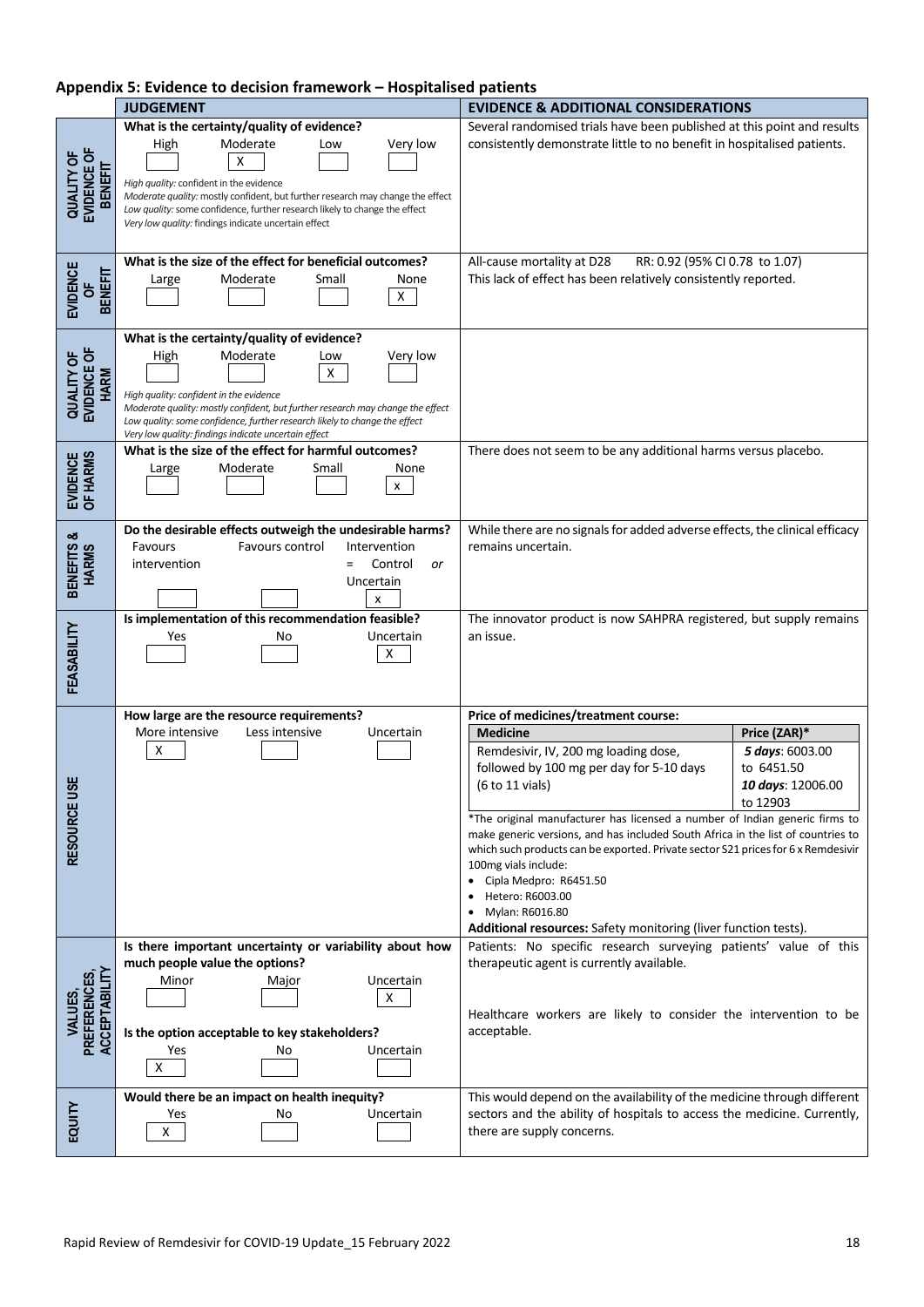#### **Appendix 6: Updating of rapid report**

| Date            | Signal                       | <b>Rationale</b>                                                        |
|-----------------|------------------------------|-------------------------------------------------------------------------|
| 9 December 2020 | WHO SOLIDARITY RCT results   | The WHO SOLIDARITY RCT results reported in preprint format reported has |
|                 | printed in NEJM              | recently been published peer-review format in the NEJM.                 |
| 30 January 2022 | Trial results in outpatients | Gottlieb et al published a positive trial in patients not hospitalised  |

| <b>Version</b> | Date                       | Reviewer(s) | <b>Recommendation and Rationale</b>                                                          |  |
|----------------|----------------------------|-------------|----------------------------------------------------------------------------------------------|--|
| First          | 16 April 2020              | SM, RdW     | Currently insufficient evidence to recommend remdesivir in treatment guidelines for          |  |
|                |                            |             | COVID-19, except in a clinical trial setting.                                                |  |
| Second         | 24 June 2020               | SM, RdW     | Remdesivir does not warrant preferential use over other alternative options. While           |  |
|                |                            |             | evidence for the efficacy of remdesivir has improved it is still generally weak to moderate. |  |
|                |                            |             | The reduced time to improvement of severe disease may be desirable in the face of limited    |  |
|                |                            |             | resources.                                                                                   |  |
| Third          | 29 September 2020          | SM, RdW     | Remdesivir does not warrant preferential use over other alternative options. While           |  |
|                |                            |             | evidence for the efficacy of remdesivir has improved it is still generally weak to moderate. |  |
|                |                            |             | The reduced time to improvement of severe disease may be desirable in the face of limited    |  |
|                |                            |             | resources.                                                                                   |  |
| Fourth         | 17 November 2020           | SM, RdW     | Remdesivir does not warrant preferential use over other alternative options. Remdesivir      |  |
|                |                            |             | has not demonstrated a significant effect on mortality or need for ventilation.              |  |
| Fifth          | 15 December 2020           | SM, RdW     | Remdesivir does not warrant preferential use over other alternative options. Remdesivir      |  |
|                |                            |             | has not demonstrated a significant effect on mortality or need for ventilation.              |  |
| Sixth          | 3 February 2022<br>SM, RdW |             | Remdesivir does not warrant preferential use over other alternative options. For             |  |
|                |                            |             | hospitalised patients - remdesivir has not demonstrated a significant effect on mortality or |  |
|                |                            |             | need for ventilation. For non-hospitalised patients - remdesivir reduced hospitalisation     |  |
|                |                            |             | rates in a single RCT, but the effects amongst the vaccinated or previously infected are     |  |
|                |                            |             | unknown; intravenous administration for ambulatory care is not feasible; supply is limited   |  |
|                |                            |             | and medicine is unaffordable.                                                                |  |

|                    | For internal NDoH |      |  |  |
|--------------------|-------------------|------|--|--|
| use:               |                   |      |  |  |
| WHO                |                   | INN: |  |  |
| Remdesivir         |                   |      |  |  |
| ATC: I05AB16       |                   |      |  |  |
| ICD10: U07.1/U07.2 |                   |      |  |  |

#### **REFERENCES**

- 1. Sheahan TP, Sims AC, Leist SR, Schäfer A, Won J, Brown AJ, Montgomery SA, et al. Comparative therapeutic efficacy of remdesivir and combination lopinavir, ritonavir, and interferon beta against MERS-CoV. Nat Commun. 2020 Jan 10;11(1):222. doi: 10.1038/s41467-019-13940-6.
- 2. Wang M, Cao R, Zhang L, Yang X, Liu J, Xu M, Shi Z, Hu Z, Zhong W, Xiao G. Remdesivir and chloroquine effectively inhibit the recently emerged novel coronavirus (2019-nCoV) in vitro. Cell Res. 2020 Mar;30(3):269-271. doi: 10.1038/s41422-020-0282-0.
- 3. de Wit E, Feldmann F, Cronin J, Jordan R, Okumura A, Thomas T, Scott D, Cihlar T, Feldmann H. Prophylactic and therapeutic remdesivir (GS-5734) treatment in the rhesus macaque model of MERS-CoV infection. Proc Natl Acad Sci U S A. 2020 Mar 24;117(12):6771-6776. doi: 10.1073/pnas.1922083117.
- 4. Velkury prescribing information. 2022, Gilead Sciences, Inc: United States.
- 5. Mahajan L, Singh AP, Gifty. Clinical outcomes of using remdesivir in patients with moderate to severe COVID-19: A prospective randomised study. Indian J Anaesth. 2021 Mar;65(Suppl 1):S41-S46. doi: 10.4103/ija.IJA\_149\_21.
- 6. Olender S, Walunas TL, Martinez E, Boffito M, Perez KK, Castanga A, et al. et al., Remdesivir versus standard of care for severe COVID-19. Topics in Antiviral Medicine ; 29(1):139, 2021.
- 7. Ader F, Bouscambert-Duchamp M, Hites M, Peiffer-Smadja N, Poissy J, Belhadi D, et al.; DisCoVeRy Study Group. Remdesivir plus standard of care versus standard of care alone for the treatment of patients admitted to hospital with COVID-19 (DisCoVeRy): a phase 3, randomised, controlled, open-label trial. Lancet Infect Dis. 2022 Feb;22(2):209-221. doi: 10.1016/S1473-3099(21)00485-0.
- 8. Gottlieb RL, Vaca CE, Paredes R, Mera J, Webb BJ, Perez G, et al.; GS-US-540-9012 (PINETREE) Investigators. Early Remdesivir to Prevent Progression to Severe Covid-19 in Outpatients. N Engl J Med. 2022 Jan 27;386(4):305-315. doi: 10.1056/NEJMoa2116846.
- 9. The COVID-NMA initiative: a living mapping and living systematic review of Covid-19 trials. [Accessed 20 January 2022] Available fro[m https://covid](https://covid-nma.com/)[nma.com/](https://covid-nma.com/)
- 10. Kalil AC, Patterson TF, Mehta AK, Tomashek KM, Wolfe CR, Ghazaryan V, et al.; ACTT-2 Study Group Members. Baricitinib plus Remdesivir for Hospitalized Adults with Covid-19. N Engl J Med. 2021 Mar 4;384(9):795-807. doi: 10.1056/NEJMoa2031994.
- 11. National Institutes of Health. COVID-19 Treatment Guidelines Panel. Coronavirus Disease 2019 (COVID-19) Treatment Guidelines. [Accessed 20 January 2022] Available a[t https://www.covid19treatmentguidelines.nih.gov/](https://www.covid19treatmentguidelines.nih.gov/)
- 12. WHO Solidarity Trial Consortium, Pan H, Peto R, Henao-Restrepo AM, Preziosi MP, Sathiyamoorthy V, Abdool Karim Q, et al. Repurposed Antiviral Drugs for Covid-19 - Interim WHO Solidarity Trial Results. N Engl J Med. 2021 Feb 11;384(6):497-511. doi: 10.1056/NEJMoa2023184.
- 13. Spinner CD, Gottlieb RL, Criner GJ, Arribas López JR, Cattelan AM, Soriano Viladomiu A, et al.; GS-US-540-5774 Investigators. Effect of Remdesivir vs Standard Care on Clinical Status at 11 Days in Patients With Moderate COVID-19: A Randomized Clinical Trial. JAMA. 2020 Sep 15;324(11):1048- 1057. doi: 10.1001/jama.2020.16349.